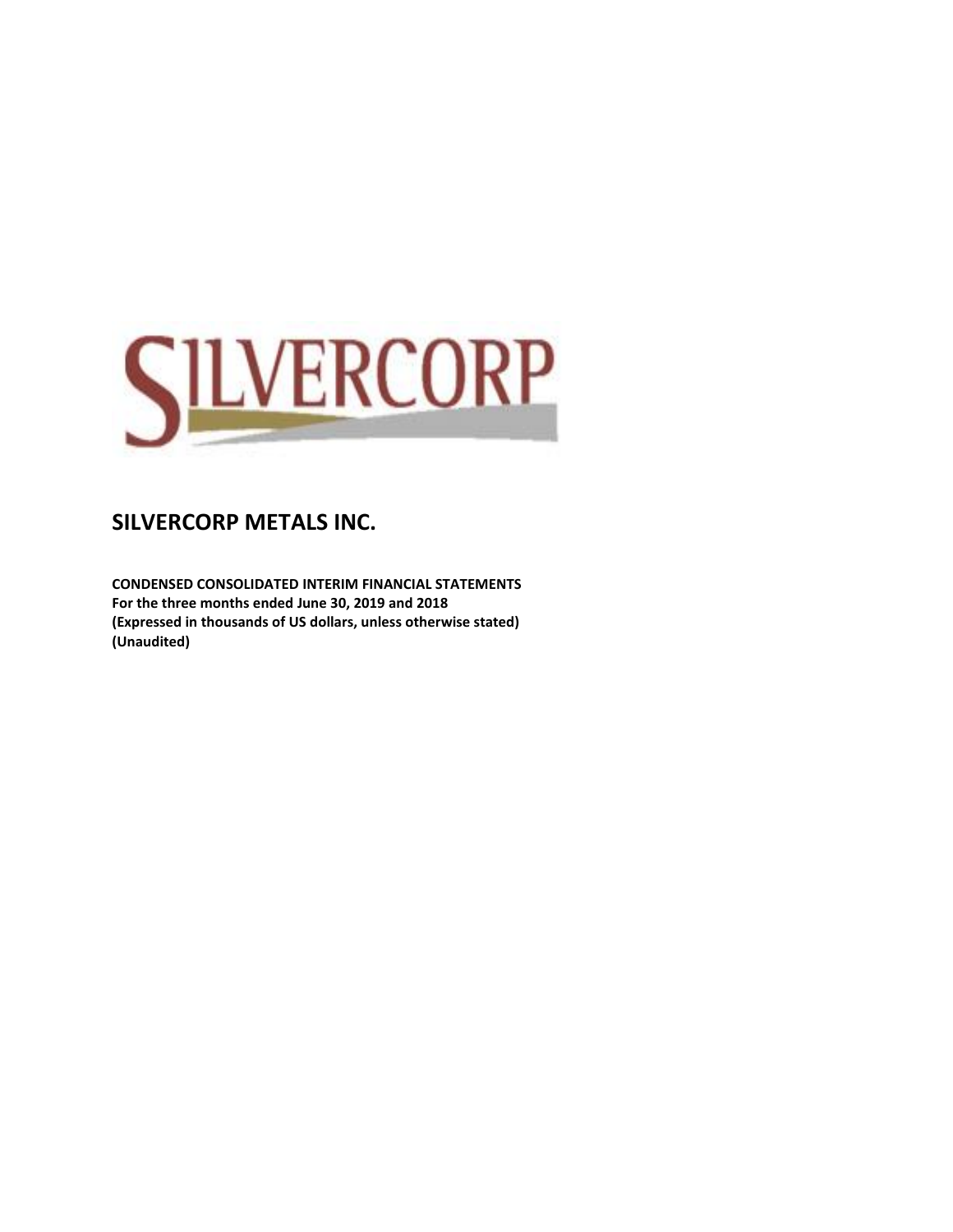## **Condensed Consolidated Interim Statements of Financial Position**

*(Unaudited) (Expressed in thousands of U.S. dollars)*

|                                                                |              | As at June 30, | As at March 31, |
|----------------------------------------------------------------|--------------|----------------|-----------------|
|                                                                | <b>Notes</b> | 2019           | 2019            |
| <b>ASSETS</b>                                                  |              |                |                 |
| <b>Current Assets</b>                                          |              |                |                 |
| Cash and cash equivalents                                      | 19           | \$<br>49,323   | \$<br>67,441    |
| Short-term investments                                         |              | 71,712         | 47,836          |
| Trade and other receivables                                    |              | 3,345          | 467             |
| Current portion of lease receivable                            | 8            | 120            |                 |
| Inventories                                                    |              | 10,409         | 10,836          |
| Due from related parties                                       | 12           | 3,022          | 3,022           |
| Income tax receivable                                          |              | 5,222          | 1,301           |
| Prepaids and deposits                                          |              | 2,755          | 3,958           |
|                                                                |              | 145,908        | 134,861         |
| <b>Non-current Assets</b>                                      |              |                |                 |
| Long-term prepaids and deposits                                |              | 567            | 769             |
| Long-term portion lease receivable                             | 8            | 310            |                 |
| Reclamation deposits                                           |              | 7,781          | 7,953           |
| Investment in an associate                                     | 3            | 42,706         | 38,703          |
| Other investments                                              | 4            | 10,720         | 9,253           |
| Plant and equipment                                            | 5            | 69,323         | 68,617          |
| Mineral rights and properties                                  | 6            | 228,386        | 238,920         |
| <b>TOTAL ASSETS</b>                                            |              | \$<br>505,701  | \$<br>499,076   |
| <b>LIABILITIES AND EQUITY</b>                                  |              |                |                 |
| <b>Current Liabilities</b>                                     |              |                |                 |
| Accounts payable and accrued liabilities                       |              | \$<br>27,293   | \$<br>29,856    |
| Current portion of lease obligation                            | 8            | 603            |                 |
| Bank loan                                                      | 7            |                | 4,475           |
| Deposits received                                              |              | 2,889          | 3,040           |
| Income tax payable                                             |              | 4,343          | 502             |
|                                                                |              | 35,128         | 37,873          |
| <b>Non-current Liabilities</b>                                 |              |                |                 |
| Long-term portion of lease obligation                          | 8            | 2,048          |                 |
| Deferred income tax liabilities                                |              | 31,336         | 34,334          |
| Environmental rehabilitation                                   |              | 13,189         | 13,688          |
| <b>Total Liabilities</b>                                       |              | 81,701         | 85,895          |
| Equity                                                         |              |                |                 |
| Share capital                                                  |              | 231,563        | 231,269         |
| Share option reserve                                           |              | 16,149         | 15,898          |
| Reserves                                                       |              | 25,409         | 25,409          |
| Accumulated other comprehensive loss                           | 10           | (44, 542)      | (41, 864)       |
| Retained earnings                                              |              | 126,393        | 116,734         |
| Total equity attributable to the equity holders of the Company |              | 354,972        | 347,446         |
| <b>Non-controlling interests</b>                               | 11           | 69,028         | 65,735          |
| <b>Total Equity</b>                                            |              | 424,000        | 413,181         |
|                                                                |              |                |                 |
| TOTAL LIABILITIES AND EQUITY                                   |              | \$<br>505,701  | \$<br>499,076   |
|                                                                |              |                |                 |

Approved on behalf of the Board:

*(Signed) David Kong*

**Director** 

*(Signed) Rui Feng*

Director

See accompanying notes to the condensed consolidated interim financial statements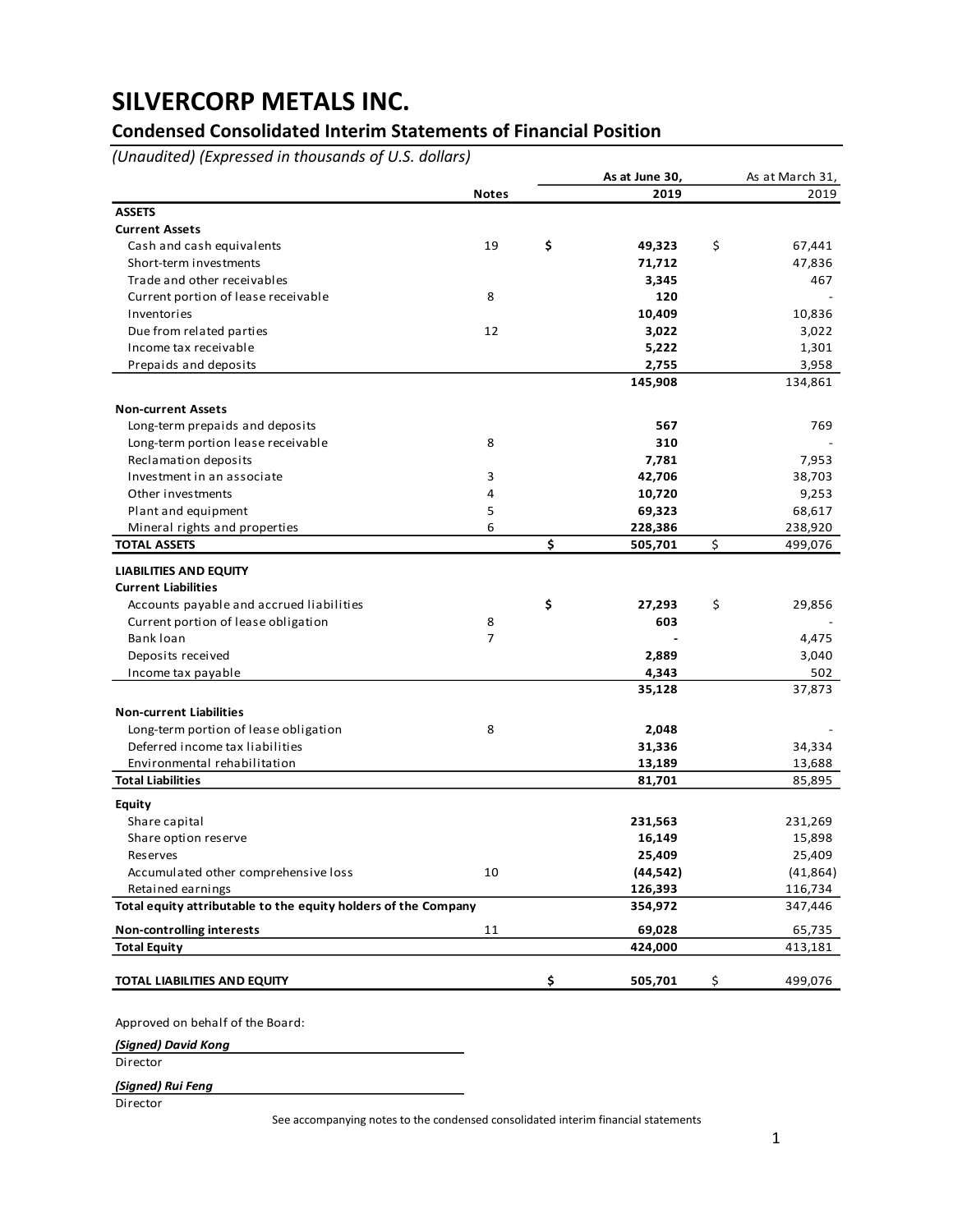## **Condensed Consolidated Interim Statements of Income**

*(Unaudited)(Expressed in thousands of U.S. dollars, except numbers for share and per share figures)*

|                                                                      |              |              |         | Three Months Ended June 30, |
|----------------------------------------------------------------------|--------------|--------------|---------|-----------------------------|
|                                                                      | <b>Notes</b> | \$<br>2019   |         | 2018                        |
|                                                                      |              |              |         |                             |
| <b>Sales</b>                                                         | 18(c)        | 45,576 \$    |         | 45,125                      |
| Cost of sales                                                        |              |              |         |                             |
| <b>Production costs</b>                                              |              | 18,000       |         | 14,277                      |
| Mineral resource taxes                                               |              | 1,251        |         | 1,249                       |
| Depreciation and amortization                                        |              | 5,869        |         | 4,748                       |
|                                                                      |              | 25,120       |         | 20,274                      |
| <b>Gross profit</b>                                                  |              | 20,456       |         | 24,851                      |
| General and administrative                                           | 13           | 4,548        |         | 4,472                       |
| Government fees and other taxes                                      | 14           | 594          |         | 802                         |
| Foreign exchange loss (gain)                                         |              | 854          |         | (788)                       |
| Loss on disposal of plant and equipment                              | 5            | 142          |         | 10                          |
| Gain on disposal of mineral rights and properties                    | 6            | (1, 477)     |         |                             |
| Share of loss in associate                                           | 3            | 281          |         | 279                         |
| Dilution gain on investment in associate                             | 3            | (723)        |         |                             |
| Reclassification of other comprehensive income upon                  |              |              |         |                             |
| ownership dilution of investment in associate                        | 3            | (21)         |         |                             |
| Other expense                                                        |              | 199          |         | 63                          |
| Income from operations                                               |              | 16,059       |         | 20,013                      |
| Finance income                                                       | 15           | 929          |         | 796                         |
| Finance costs                                                        | 15           | (175)        |         | (134)                       |
| Income before income taxes                                           |              | 16,813       |         | 20,675                      |
| Income tax (recovery) expense                                        | 16           | (488)        |         | 6,498                       |
| Net income                                                           |              | \$<br>17,301 | $\zeta$ | 14,177                      |
| Attributable to:                                                     |              |              |         |                             |
| Equity holders of the Company                                        |              | \$<br>12,607 | - \$    | 10,921                      |
| Non-controlling interests                                            | 11           | 4,694        |         | 3,256                       |
|                                                                      |              | \$<br>17,301 | \$      | 14,177                      |
| Earnings per share attributable to the equity holders of the Company |              |              |         |                             |
| <b>Basic earnings per share</b>                                      |              | \$<br>0.07   | $\zeta$ | 0.07                        |
| Diluted earnings per share                                           |              | \$<br>0.07   | \$      | 0.06                        |
| Weighted Average Number of Shares Outstanding - Basic                |              | 169,991,268  |         | 167,263,945                 |
| Weighted Average Number of Shares Outstanding - Diluted              |              | 170,753,967  |         | 170,230,705                 |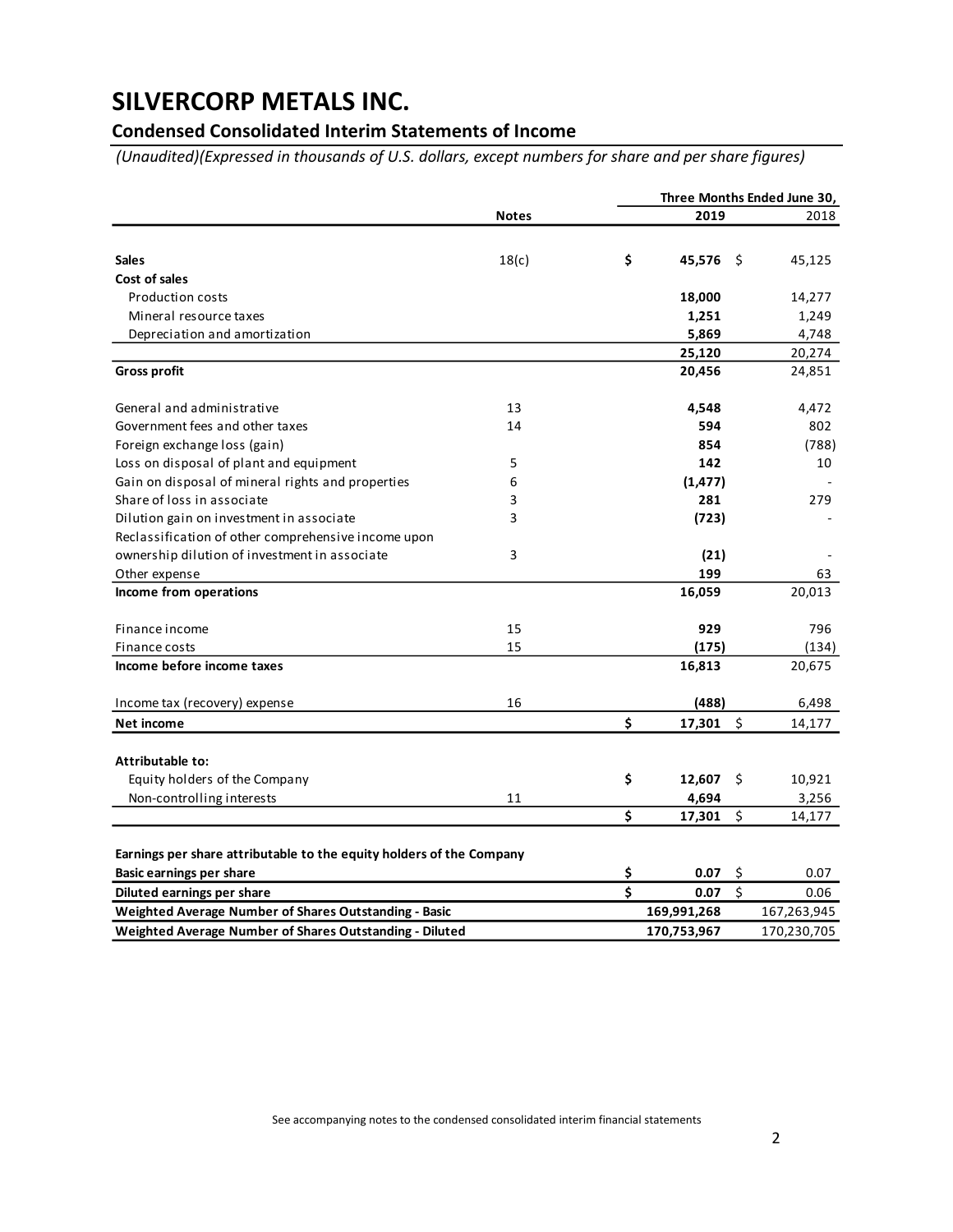## **Condensed Consolidated Interim Statements of Comprehensive Income**

*(Unaudited) (Expressed in thousands of U.S. dollars)*

|                                                                                      |              | Three Months Ended June 30, |           |
|--------------------------------------------------------------------------------------|--------------|-----------------------------|-----------|
|                                                                                      | <b>Notes</b> | 2019                        | 2018      |
| Net income                                                                           |              | \$<br>$17,301$ \$           | 14,177    |
| Other comprehensive income (loss), net of taxes:                                     |              |                             |           |
| Items that may subsequently be reclassified to net income or loss:                   |              |                             |           |
| Currency translation adjustment, net of tax of \$nil                                 |              | (5, 113)                    | (17, 114) |
| Share of other comprehensive (loss) income in associate                              | 3            | (357)                       | 259       |
| Reclassification to net income upon ownership dilution of investment in associate    |              | (21)                        |           |
| Items that will not subsequently be reclassified to net income or loss:              |              |                             |           |
| Change in fair value on equity investments designated as FVTOCI, net of tax of \$nil | 4            | 1,245                       | 92        |
| Other comprehensive loss, net of taxes                                               |              | \$<br>$(4,246)$ \$          | (16, 763) |
| Attributable to:                                                                     |              |                             |           |
| Equity holders of the Company                                                        |              | \$<br>$(2,845)$ \$          | (13, 625) |
| Non-controlling interests                                                            | 11           | (1,401)                     | (3, 138)  |
|                                                                                      |              | \$<br>$(4,246)$ \$          | (16, 763) |
| Total comprehensive income                                                           |              | \$<br>13,055<br>-\$         | (2,586)   |
|                                                                                      |              |                             |           |
| Attributable to:                                                                     |              |                             |           |
| Equity holders of the Company                                                        |              | \$<br>$9,762 \quad$         | (2,704)   |
| Non-controlling interests                                                            |              | 3,293                       | 118       |
|                                                                                      |              | \$<br>13,055<br>\$.         | (2,586)   |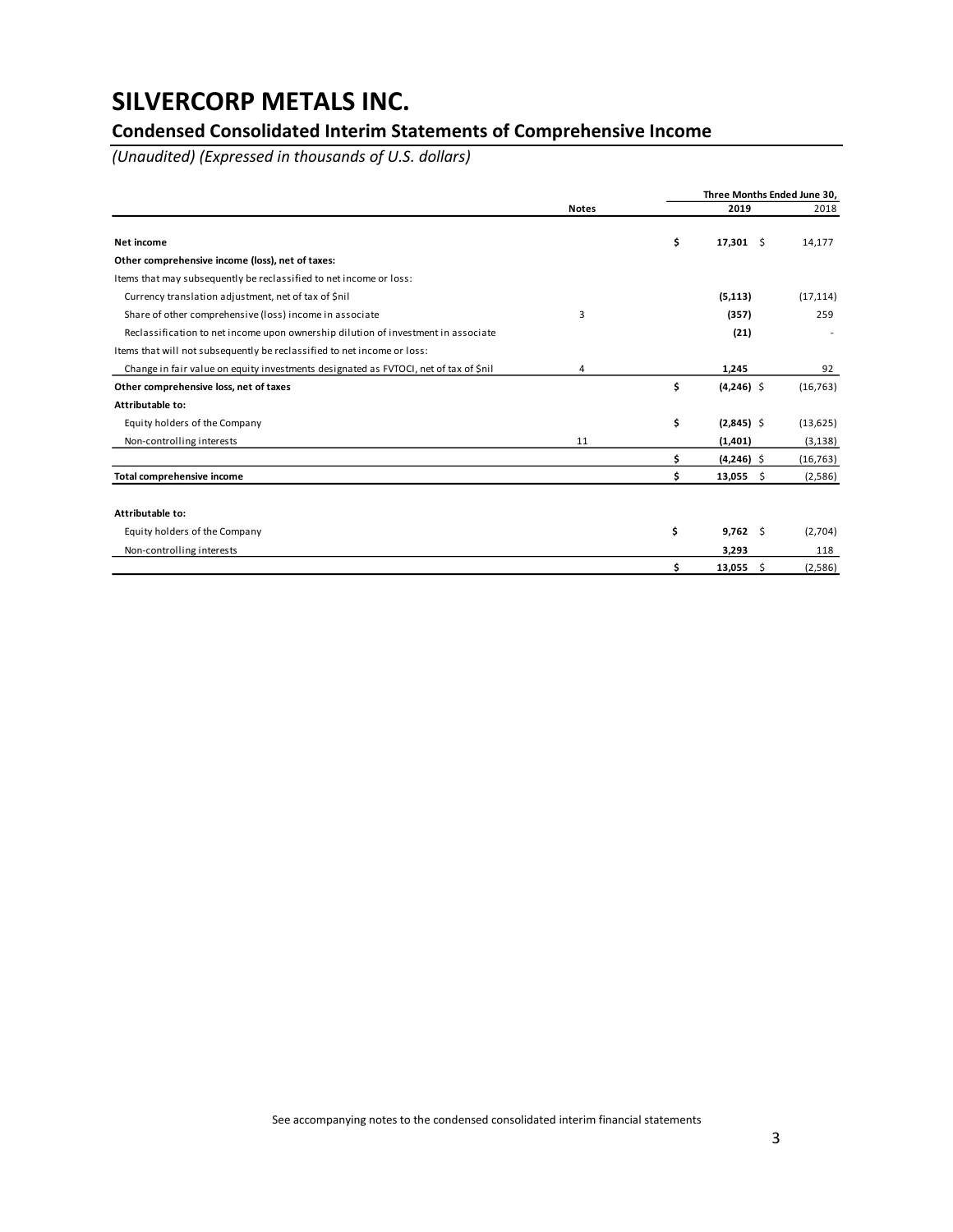## **Condensed Consolidated Interim Statements of Cash Flows**

*(Unaudited) (Expressed in thousands of U.S. dollars)*

|                                                                                  |              |    | Three Months Ended June 30, |              |  |  |
|----------------------------------------------------------------------------------|--------------|----|-----------------------------|--------------|--|--|
|                                                                                  | <b>Notes</b> |    | 2019                        | 2018         |  |  |
| Cash provided by                                                                 |              |    |                             |              |  |  |
| <b>Operating activities</b>                                                      |              |    |                             |              |  |  |
| Net income                                                                       |              | \$ | $17,301$ \$                 | 14,177       |  |  |
| Add (deduct) items not affecting cash:                                           |              |    |                             |              |  |  |
| Finance costs                                                                    | 15           |    | 175                         | 134          |  |  |
| Depreciation, amortization and depletion                                         |              |    | 6,220                       | 5,053        |  |  |
| Share of loss in associate                                                       | 3            |    | 281                         | 279          |  |  |
| Dilution gain on investment in associate                                         | 3            |    | (723)                       |              |  |  |
| Reclassification of other comprehensive loss upon ownership                      |              |    |                             |              |  |  |
| dilution of investment in associate                                              | 3            |    | (21)                        |              |  |  |
| Income tax expense                                                               | 16           |    | (488)                       | 6,498        |  |  |
| Finance income                                                                   | 15           |    | (929)                       | (796)        |  |  |
| Loss on disposal of plant and equipment                                          | 5            |    | 142                         | 10           |  |  |
| Gain on disposal of mineral rights and properties                                | 6            |    | (1, 477)                    |              |  |  |
| Share-based compensation                                                         |              |    | 325                         | 456          |  |  |
| Reclamation expenditures and deposits                                            |              |    | (17)                        | (4)          |  |  |
| Income taxes paid                                                                |              |    | (1,919)                     | (3,088)      |  |  |
| Interest received                                                                |              |    | 929                         | 796          |  |  |
| Interest paid                                                                    |              |    | (73)                        |              |  |  |
| Changes in non-cash operating working capital                                    | 19           |    | 155                         | (2, 367)     |  |  |
| Net cash provided by operating activities                                        |              |    | 19,881                      | 21,148       |  |  |
| <b>Investing activities</b>                                                      |              |    |                             |              |  |  |
| Mineral rights and properties                                                    |              |    |                             |              |  |  |
| Capital expenditures                                                             |              |    | (6,770)                     | (5, 729)     |  |  |
| Proceeds on disposals                                                            | 6            |    | 4,691                       |              |  |  |
| Plant and equipment                                                              |              |    |                             |              |  |  |
| Additions                                                                        |              |    | (2, 171)                    | (1,221)      |  |  |
| Proceeds on disposals                                                            | 5            |    | $\mathbf{1}$                | 27           |  |  |
| Investment in associate                                                          | 3            |    | (3,023)                     |              |  |  |
| Net redemption (purchases) of short-term investments                             |              |    | (24, 075)                   | 13,262       |  |  |
| Principal received on lease receivable                                           | 8            |    | 27                          |              |  |  |
| Net cash (used in) provided by investing activities                              |              |    | (31, 320)                   | 6,339        |  |  |
|                                                                                  |              |    |                             |              |  |  |
| <b>Financing activities</b><br>Bank loan                                         |              |    |                             |              |  |  |
|                                                                                  | 7            |    |                             |              |  |  |
| Proceeds                                                                         |              |    |                             | 4,527        |  |  |
| Repayment                                                                        | 7<br>8       |    | (4, 369)                    |              |  |  |
| Principal payments on lease obligation                                           |              |    | (101)                       |              |  |  |
| Non-controlling interests                                                        |              |    |                             |              |  |  |
| Distribution                                                                     | 11           |    |                             | (3,329)      |  |  |
| Cash dividends distributed                                                       | 9(c)         |    | (2, 125)                    | (2,095)      |  |  |
| Proceeds from issuance of common shares<br>Net cash used in financing activities |              |    | 220<br>(6, 375)             | 502<br>(395) |  |  |
|                                                                                  |              |    |                             |              |  |  |
| Effect of exchange rate changes on cash and cash equivalents                     |              |    | (304)                       | (3,422)      |  |  |
| (Decrease) increase in cash and cash equivalents                                 |              |    | (18, 118)                   | 23,670       |  |  |
| Cash and cash equivalents, beginning of the period                               |              |    | 67,441                      | 49,199       |  |  |
| Cash and cash equivalents, end of the period                                     |              | \$ | 49,323 \$                   | 72,869       |  |  |

See accompanying notes to the condensed consolidated interim financial statements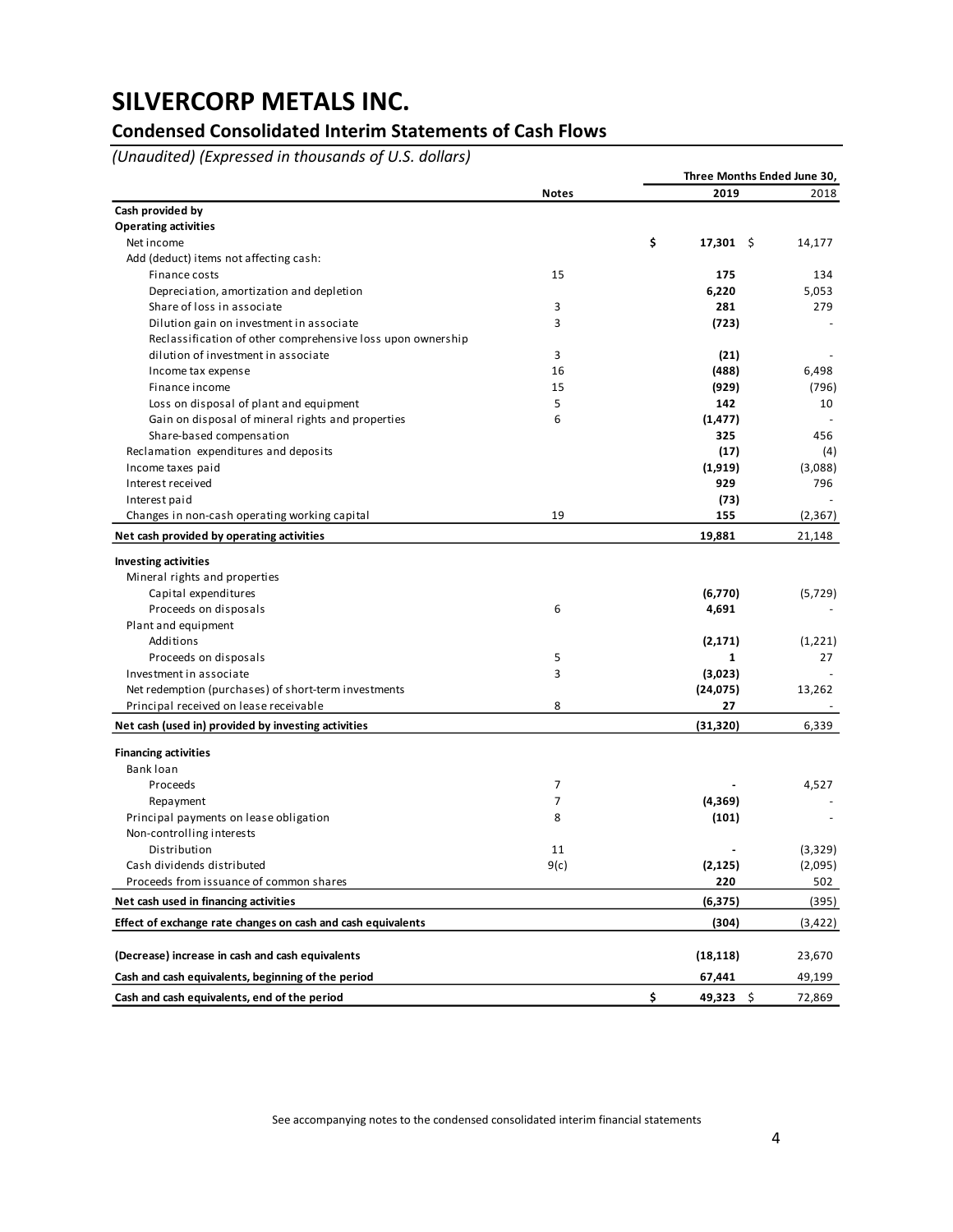### **Condensed Consolidated Interim Statements of Changes in Equity**

*(Unaudited) (Expressed in thousands of U.S. dollars, except numbers for share figures)*

|                                               |              | Share capital       |           |                            |          |     |                                            |                      |    |                                                                                  |     |                          |                        |
|-----------------------------------------------|--------------|---------------------|-----------|----------------------------|----------|-----|--------------------------------------------|----------------------|----|----------------------------------------------------------------------------------|-----|--------------------------|------------------------|
|                                               | <b>Notes</b> | Number of<br>shares | Amount    | Share<br>option<br>reserve | Reserves |     | Accumulated other<br>comprehensive<br>loss | Retained<br>earnings |    | Total equity attributable<br>to the equity holders of controlling<br>the Company |     | Non-                     | interests Total equity |
| Balance, April 1, 2018                        |              | 167,029,556         | \$228,729 | 14,690                     | \$25,409 | Ŝ.  | (25, 875)                                  | 86,283<br>\$         | Ŝ. | 329,236                                                                          | Ŝ.  | 68,943                   | \$398,179              |
| Options exercised                             |              | 651,457             | 687       | (185)                      |          |     |                                            |                      |    | 502                                                                              |     |                          | 502                    |
| Share-based compensation                      |              |                     |           | 456                        |          |     |                                            |                      |    | 456                                                                              |     |                          | 456                    |
| Dividends declared                            |              |                     |           |                            |          |     | $\overline{\phantom{a}}$                   | (2,095)              |    | (2,095)                                                                          |     | $\overline{\phantom{a}}$ | (2,095)                |
| Distribution to non-controlling interests     |              |                     |           |                            |          |     |                                            |                      |    | $\overline{\phantom{a}}$                                                         |     | (3,329)                  | (3,329)                |
| Disposition of non-controlling interests upon |              |                     |           |                            |          |     |                                            |                      |    |                                                                                  |     |                          |                        |
| wound-up of a subsidiary                      |              |                     |           |                            |          |     |                                            |                      |    | $\overline{\phantom{a}}$                                                         |     | (1,002)                  | (1,002)                |
| Comprehensive (loss) income                   |              |                     |           |                            |          |     | (13, 625)                                  | 10,921               |    | (2,704)                                                                          |     | 118                      | (2,586)                |
| <b>Balance, June 30, 2018</b>                 |              | 167,681,013         | \$229,416 | 14,961                     | \$25,409 | .S  | (39,500)                                   | $95,109$ \$<br>-S    |    | 325,395                                                                          | ς   | 64,730                   | 390,125                |
| Options exercised                             |              | 2,161,039           | 1,853     | (503)                      |          |     |                                            |                      |    | 1,350                                                                            |     |                          | 1,350                  |
| Share-based compensation                      |              |                     |           | 1,440                      |          |     |                                            |                      |    | 1,440                                                                            |     |                          | 1,440                  |
| Dividends declared                            |              |                     |           |                            |          |     | $\overline{\phantom{a}}$                   | (2, 113)             |    | (2, 113)                                                                         |     |                          | (2, 113)               |
| Distribution to non-controlling interests     |              |                     |           |                            |          |     |                                            |                      |    | $\overline{\phantom{a}}$                                                         |     | (9,930)                  | (9,930)                |
| Acquisition of non-controlling interest       |              |                     |           |                            |          |     | $\overline{\phantom{a}}$                   | (5,065)              |    | (5,065)                                                                          |     | 1,794                    | (3,271)                |
| Comprehensive income                          |              |                     |           |                            |          |     | (2, 364)                                   | 28,803               |    | 26,439                                                                           |     | 9,141                    | 35,580                 |
| <b>Balance, March 31, 2019</b>                |              | 169,842,052         | \$231,269 | 15,898                     | \$25,409 | - Ś | (41, 864)                                  | $$116,734$ \$        |    | 347,446                                                                          |     | 65,735                   | 413,181<br>S           |
| Adjustment upon adoption of IFRS 16           | 2(a)         |                     |           |                            |          |     | 167                                        | (823)                |    | (656)                                                                            |     |                          | (656)                  |
| Options exercised                             |              | 168,100             | 294       | (74)                       |          |     |                                            |                      |    | 220                                                                              |     |                          | 220                    |
| Share-based compensation                      |              |                     |           | 325                        |          |     |                                            |                      |    | 325                                                                              |     |                          | 325                    |
| Dividends declared                            | 9(c)         |                     |           |                            |          |     | $\overline{\phantom{a}}$                   | (2, 125)             |    | (2, 125)                                                                         |     |                          | (2, 125)               |
| Comprehensive (loss) income                   |              |                     |           |                            |          |     | (2,845)                                    | 12,607               |    | 9,762                                                                            |     | 3,293                    | 13,055                 |
| <b>Balance, June 30, 2019</b>                 |              | 170,010,152         | \$231,563 | 16,149                     | \$25,409 | . Ś |                                            | $(44,542)$ \$126,393 | S  | 354,972                                                                          | \$. | 69,028                   | \$424,000              |

See accompanying notes to the condensed consolidated interim financial statements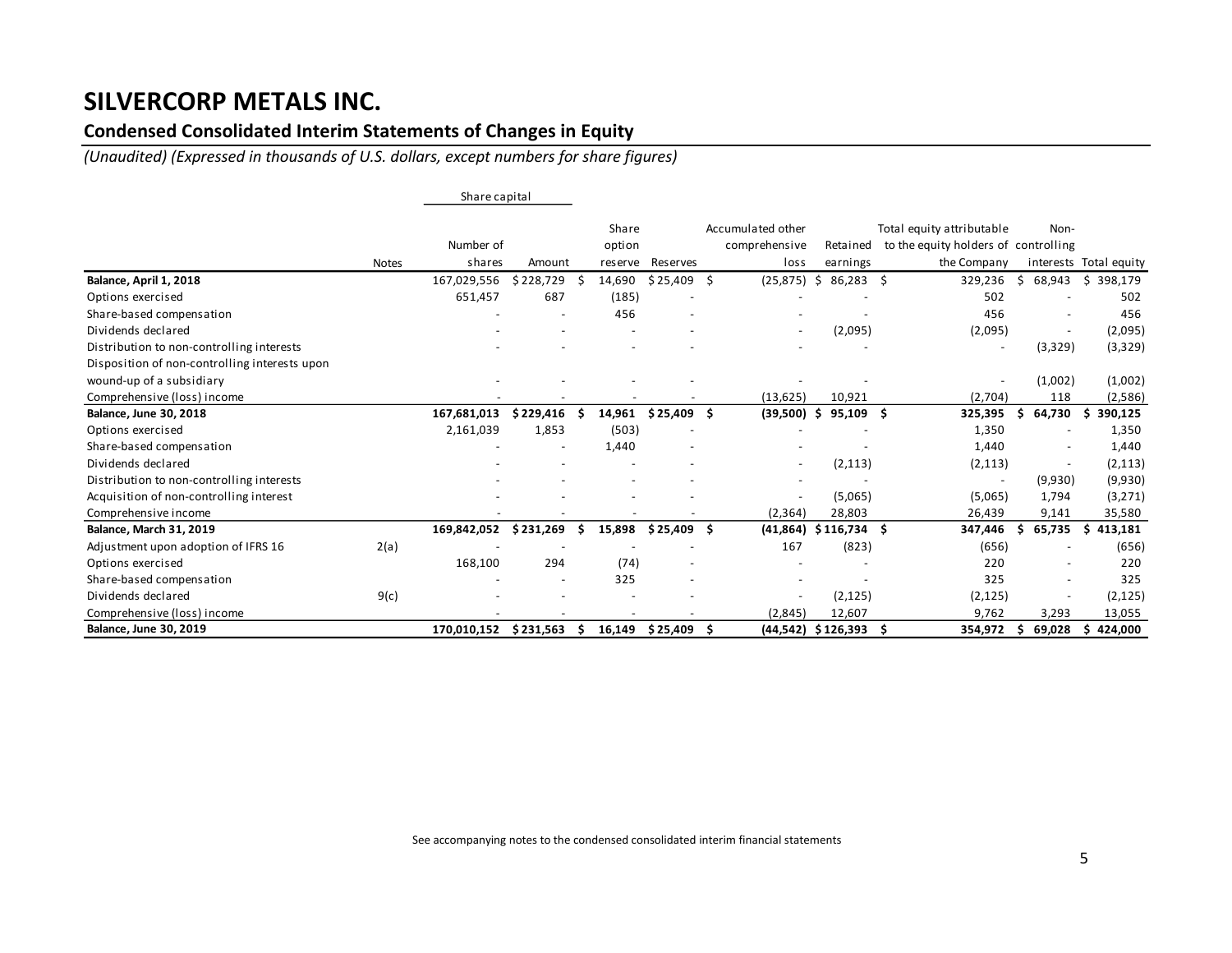## **Notes to Condensed Consolidated Interim Financial Statements as at June 30, 2019 and for three months ended June 30, 2019 and 2018**

*(Unaudited)(Expressed in thousands of U.S. dollars, except numbers for share and per share figures or otherwise stated)*

### **1. CORPORATE INFORMATION**

Silvercorp Metals Inc., along with its subsidiary companies (collectively the "Company"), is engaged in the acquisition, exploration, development, and mining of precious and base metal mineral properties. The Company's producing mines and other current exploration and development projects are located in China.

The Company is a publicly listed company incorporated in the Province of British Columbia, Canada, with limited liability under the legislation of the Province of British Columbia. The Company's shares are traded on the Toronto Stock Exchange and NYSE American.

The head office, registered address and records office of the Company are located at 1066 West Hastings Street, Suite 1750, Vancouver, British Columbia, Canada, V6E 3X1.

Operating results for the three months ended June 30, 2019, are not necessarily indicative of the results that may be expected for the year ending March 31, 2020.

### **2. SIGNIFICANT ACCOUNTING POLICIES**

#### *(a) Statement of Compliance*

These condensed consolidated interim financial statements have been prepared in accordance with International Accounting Standard 34 – *Interim Financial Reporting ("IAS 34")* of the International Financial Reporting Standards as issued by the International Accounting Standards Board ("IASB"). These condensed consolidated interim financial statements should be read in conjunction with the Company's audited consolidated financial statements for the year ended March 31, 2019. These condensed consolidated interim financial statements follow the same significant accounting policies set out in note 2 to the audited consolidated financial statements for the year ended March 31, 2019 except for the following:

IFRS 16 – *Leases* ("IFRS 16") was issued by the IASB and replaced IAS 17 - *Leases* ("IAS 17") and *Determining whether an arrangement contains a lease* ("IFRIC 4"). IFRS 16 applies a control model to the identification of leases, distinguishing between a lease and a non-lease component on the basis of whether the customer controls the specific asset. Control is considered to exist if the customer has the right to obtain substantially all of the economic benefits from the use of an identified asset and the right to direct the use of that asset. For those contracts that are or contain a lease, IFRS 16 introduces significant changes to the accounting for such contracts, introducing a single, on-balance sheet accounting model that is similar to current finance lease accounting, with limited exceptions for short-term leases or leases of low value assets. Lessor accounting, apart from a specific exception in respect of sublease, remains similar to current accounting practice. The standard was effective for annual periods beginning on or after January 1, 2019.

The Company applied IFRS 16 on April 1, 2019 retrospectively, with the cumulative effect of initially applying the standard as an adjustment to retained earnings and no restatement of comparative information. The Company has elected to apply the available exemptions as permitted by IFRS 16 to recognize a lease expense on a straight basis for short term leases (lease term of 12 months or less) and low value assets. The Company has also elected to apply the practical expedient whereby leases whose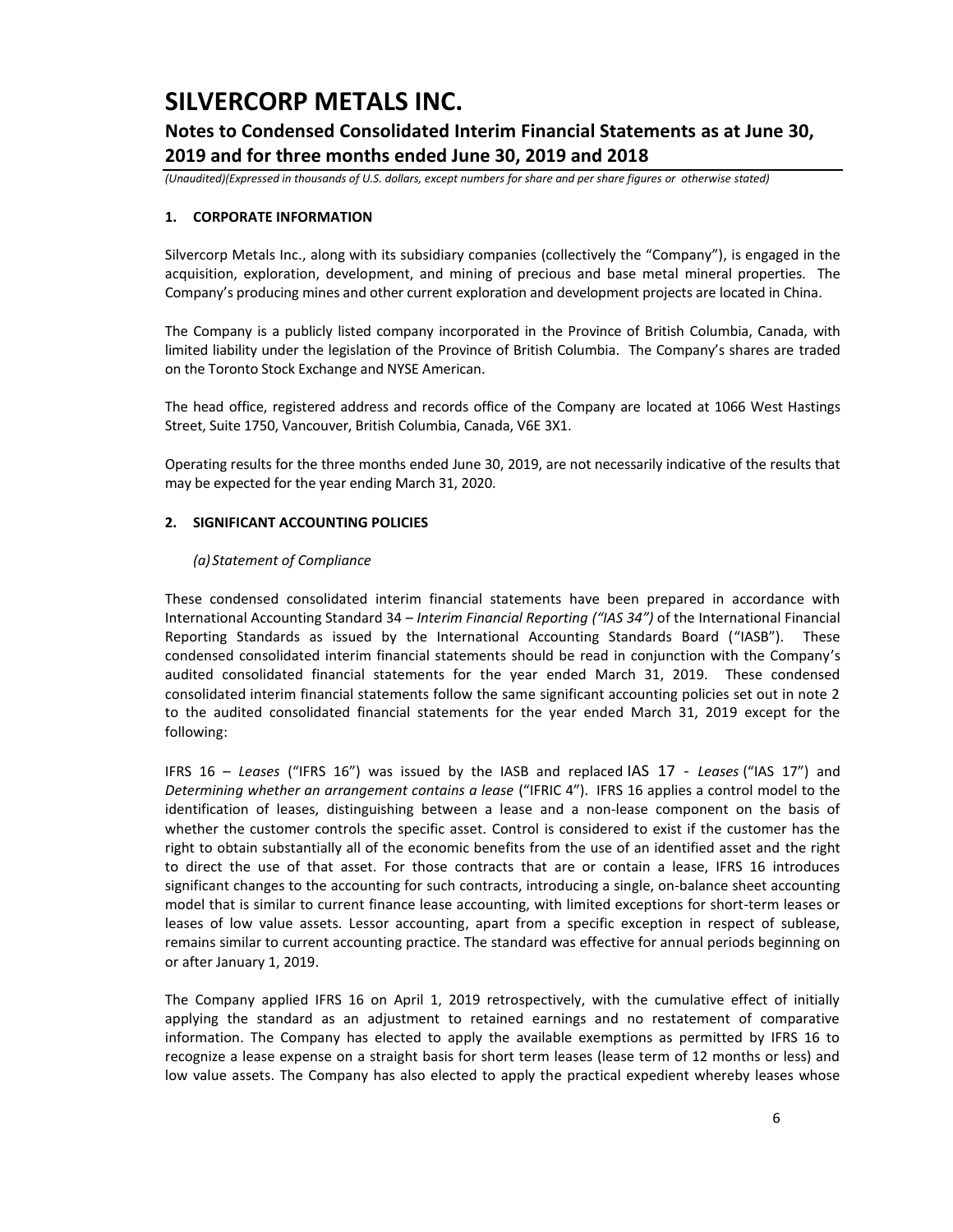## **Notes to Condensed Consolidated Interim Financial Statements as at June 30, 2019 and for three months ended June 30, 2019 and 2018**

*(Unaudited)(Expressed in thousands of U.S. dollars, except numbers for share and per share figures or otherwise stated)*

term ends within 12 months of the date of initial application would be accounted for in the same way as short-term lease.

#### **Policy applicable from April 1, 2019**

### Lease Definition

At inception of a contract, the Company assesses whether the contract is, or contains, a lease. A contract is, or contains, a lease if it conveys the right to control the use of an identified asset for a period of time in exchange for consideration. An identified asset may be implicitly or explicitly specified in a contract, but must be physically distinct, and must not have the ability for substitution by a lessor. A lessee has the right to control an identified asset if it obtains substantially all of its economic benefits and either predetermines, or directs how and for what purposes the asset is used.

#### Measurement of Right of Use ("ROU") Assets and Lease Obligations

At the commencement of a lease, the Company, if acting in capacity as a lessee, recognizes an ROU asset and a lease obligation. The ROU asset is initially measured at cost, which comprises the initial amount of the lease obligation adjusted for any lease payments made at, or before, the commencement date, plus any initial direct costs incurred, less any lease incentives received.

The ROU asset is subsequently amortized on a straight-line basis over the shorter of the term of the lease, or the useful life of the asset determined on the same basis as the Company's plant and equipment. The ROU asset is periodically adjusted for certain remeasurements of the lease obligation, and reduced by impairment losses, if any. If a ROU asset is subsequently leased to a third party (a "sublease") and the sublease is classified as a finance lease, the carrying value of the ROU asset to the extent of the sublease is derecognized. Any difference between the ROU asset and the lease receivable arising from the sublease is recognized in profit or loss.

The lease obligation is initially measured at the present value of the lease payments remaining at the lease commencement date, discounted using the Company's incremental borrowing rate. Lease payments included in the measurement of the lease obligation, when applicable, may comprise fixed payments, variable payments that depend on an index or rate, amounts expected to be payable under a residual value guarantee and the exercise price under a purchase, extension or termination option that the Company is reasonably certain to exercise.

The lease obligation is subsequently measured at amortized cost using the effective interest method. It is remeasure when there is change in future lease payments arising from a change in an index or rate, if there is a change in the Company's estimate of the amount expected to be payable under a residual value guarantee, or if the Company changes its assessment of whether it will exercise a purchase, extension or termination option. When the lease obligation is remeasured, a corresponding adjustment is made to the carrying amount of the ROU asset.

#### Measurement of Lease Receivable

At the commencement of a lease, the Company, if acting in capacity as a lessor, will classify the lease as finance lease and recognize a lease receivable at an amount equal to the net investment in the lease if it transfers substantially all the risks and rewards incidental to ownership of an underlying asset or if the lease is a sublease, by reference to the ROU asset arising from the original lease (the "head lease"). A lease is classified as an operating lease if it does not transfer substantially all the risks and rewards incidental to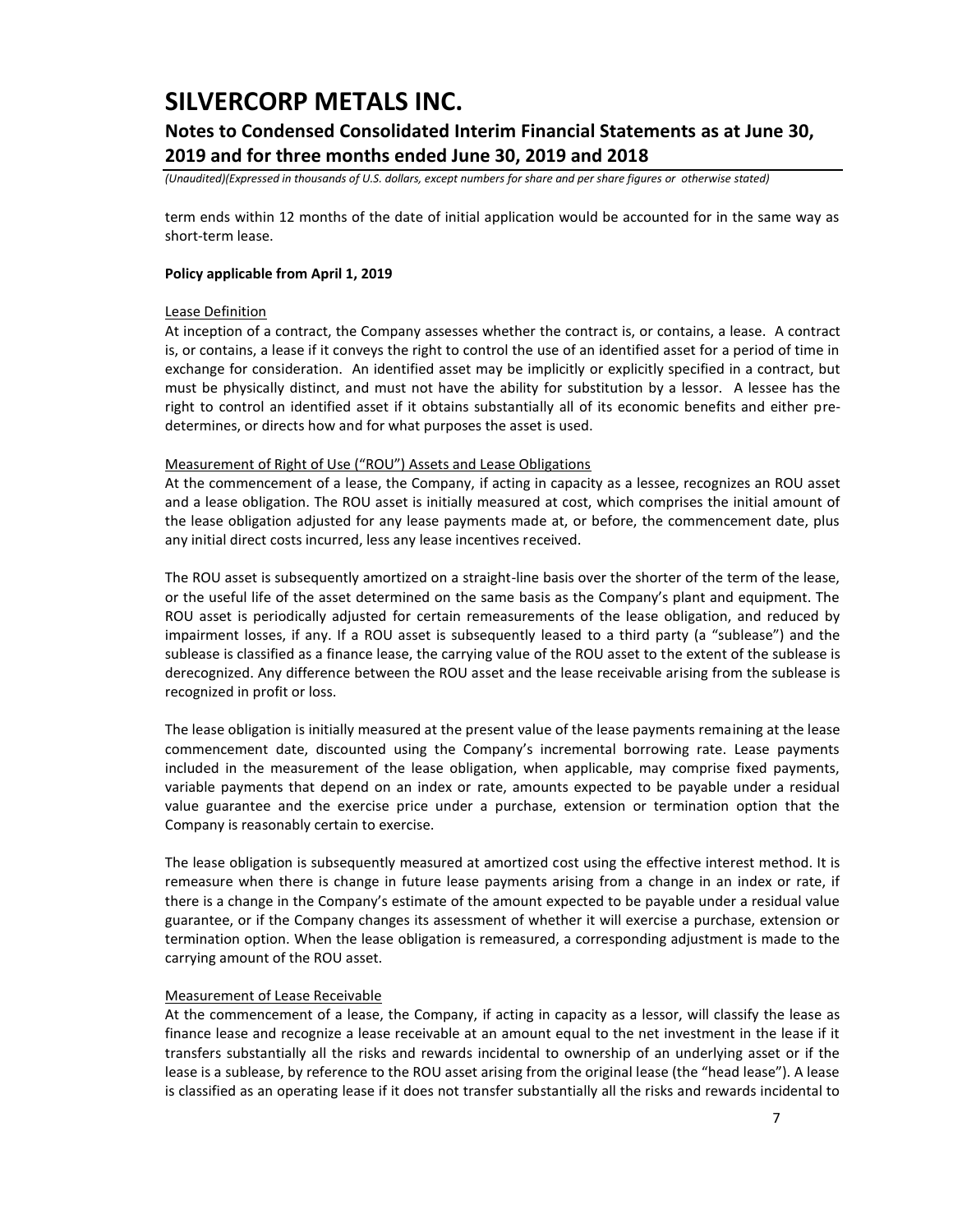## **Notes to Condensed Consolidated Interim Financial Statements as at June 30, 2019 and for three months ended June 30, 2019 and 2018**

*(Unaudited)(Expressed in thousands of U.S. dollars, except numbers for share and per share figures or otherwise stated)*

ownership of an underlying asset or the lease is a short-term lease. Cash received from an operating lease is included in other income in the Company's consolidated statement of income on a straight-line basis over the period the lease.

The lease receivable is initially measure at the present value of the lease payments remaining at the lease commencement date, discounting the interest rate implicated in the lease or the Company's incremental borrowing rate if the lease is a sublease. The lease receivable is subsequently measured at amortized cost using the effective interest rate method, and reduced by the amount received and impairment losses, if any.

### Recognition Exemptions

The Company has elected not to recognize the ROU asset and lease obligations for short-term leases that have a lease term of 12 months or less or for lease of low-value assets. Payments associated with these leases are recognized as general and administrative expense on a straight-line basis over the lease term on the consolidated statement of income.

### Adjustments upon Adoption

Upon adoption of IFRS 16 on April 1, 2019, the Company recognized lease receivable, ROU asset, and lease obligation of \$447, \$360, and \$1,463, respectively, related to the Company's office lease agreement and sublease agreements. The Company also recognized cumulative adjustments to retained earnings and accumulated other comprehensive income of \$(823) and \$167, respectively.

These condensed consolidated interim financial statements were authorized for issue in accordance with a resolution of the Board of Directors dated on August 7, 2019.

### *(b)Basis of Consolidation*

These condensed consolidated interim financial statements include the accounts of the Company and its wholly or partially owned subsidiaries.

Subsidiaries are consolidated from the date on which the Company obtains control up to the date of the disposition of control. Control is achieved when the Company has power over the subsidiary, is exposed or has rights to variable returns from its involvement with the subsidiary; and has the ability to use its power to affect its returns.

For non-wholly-owned subsidiaries over which the Company has control, the net assets attributable to outside equity shareholders are presented as "non-controlling interests" in the equity section of the consolidated balance sheets. Net income for the period that is attributable to the non-controlling interests is calculated based on the ownership of the non-controlling interest shareholders in the subsidiary. Adjustments to recognize the non-controlling interests' share of changes to the subsidiary's equity are made even if this results in the non-controlling interests having a deficit balance. Changes in the Company's ownership interest in a subsidiary that do not result in a loss of control are recorded as equity transactions. The carrying amount of non-controlling interests is adjusted to reflect the change in the non-controlling interests' relative interests in the subsidiary and the difference between the adjustment to the carrying amount of non-controlling interest and the Company's share of proceeds received and/or consideration paid is recognized directly in equity and attributed to equity holders of the Company.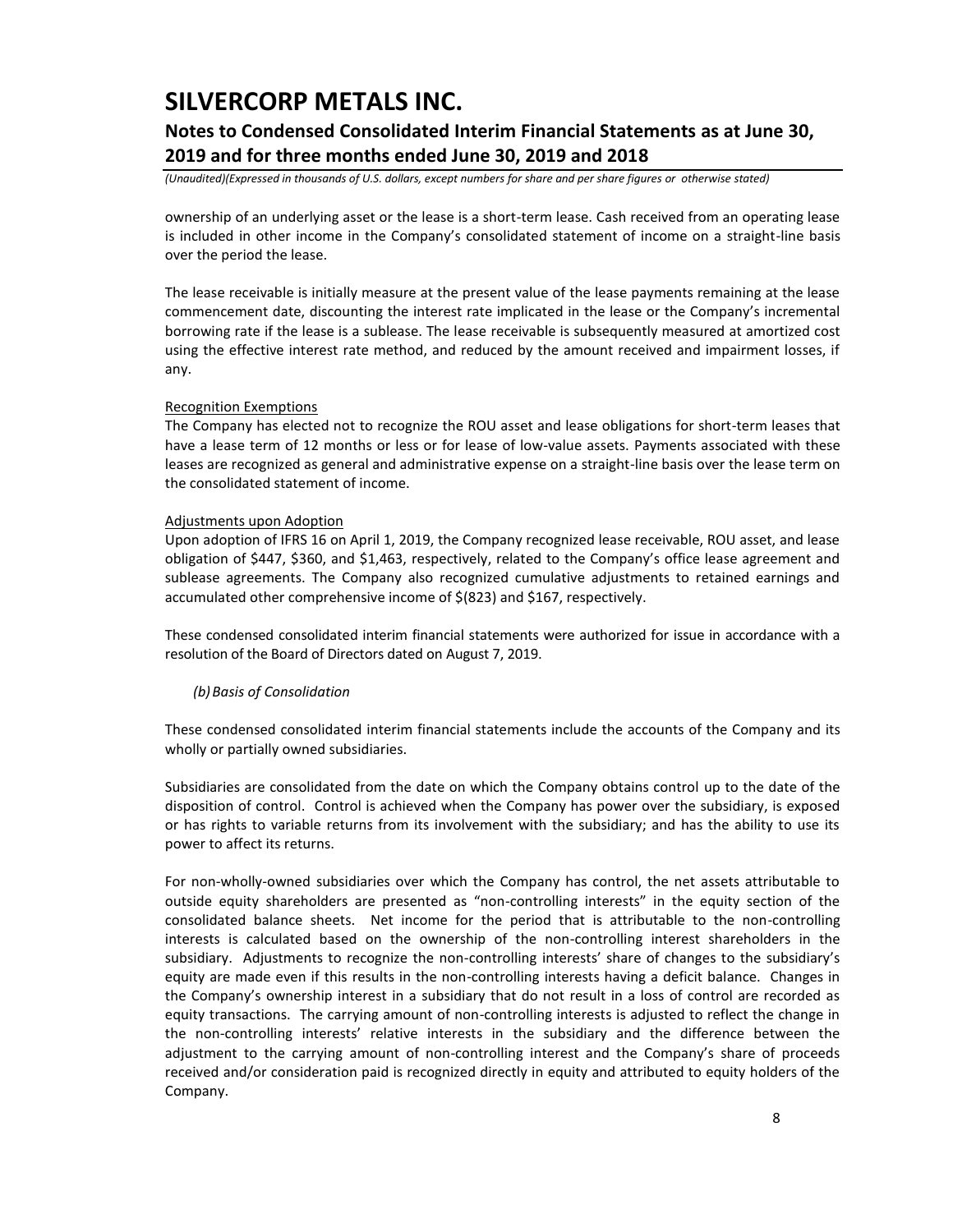## **Notes to Condensed Consolidated Interim Financial Statements as at June 30, 2019 and for three months ended June 30, 2019 and 2018**

*(Unaudited)(Expressed in thousands of U.S. dollars, except numbers for share and per share figures or otherwise stated)*

Balances, transactions, revenues and expenses between the Company and its subsidiaries are eliminated on consolidation.

Details of the Company's significant subsidiaries which are consolidated are as follows:

|                                                                                                                      |                    |               |          | Proportion of ownership interest held |                      |
|----------------------------------------------------------------------------------------------------------------------|--------------------|---------------|----------|---------------------------------------|----------------------|
|                                                                                                                      |                    | Place of      | June 30, | March 31,                             |                      |
| Name of subsidiaries                                                                                                 | Principal activity | incorporation | 2019     | 2019                                  | Mineral properties   |
| Silvercorp Metals China Inc.                                                                                         | Holding company    | Canada        | 100%     | 100%                                  |                      |
| Silvercorp Metals (China) Inc.                                                                                       | Holding company    | China         | 100%     | 100%                                  |                      |
| 0875786 B.C. LTD.                                                                                                    | Holding company    | Canada        | 100%     | 100%                                  |                      |
| Fortune Mining Limited                                                                                               | Holding company    | BVI (i)       | 100%     | 100%                                  | <b>RZY</b>           |
| Fortune Copper Limited                                                                                               | Holding company    | BVI           | 100%     | 100%                                  |                      |
| Fortune Gold Mining Limited                                                                                          | Holding company    | BVI           | 100%     | 100%                                  |                      |
| Victor Resources Ltd.                                                                                                | Holding company    | BVI           | 100%     | 100%                                  |                      |
| Yangtze Mining Ltd.                                                                                                  | Holding company    | <b>BVI</b>    | 100%     | 100%                                  |                      |
| Victor Mining Ltd.                                                                                                   | Holding company    | <b>BVI</b>    | 100%     | 100%                                  |                      |
| Yangtze Mining (H.K.) Ltd.                                                                                           | Holding company    | Hong Kong     | 100%     | 100%                                  |                      |
| Fortune Gold Mining (H.K.) Limited                                                                                   | Holding company    | Hong Kong     | 100%     | 100%                                  |                      |
| Wonder Success Limited                                                                                               | Holding company    | Hong Kong     | 100%     | 100%                                  |                      |
| Henan Huawei Mining Co. Ltd. ("Henan Huawei")                                                                        | Mining             | China         | 80%      | 80%                                   |                      |
| Henan Found Mining Co. Ltd. ("Henan Found")                                                                          | Mining             | China         | 77.5%    | 77.5%                                 | Ying Mining District |
| Songxian Gold Mining Co., Ltd. ("SX Gold")                                                                           | Mining             | China         | 0.0%     | 77.5%                                 | XHP                  |
| Xinshao Yunxiang Mining Co., Ltd. ("Yunxiang")                                                                       | Mining             | China         | 70%      | 70%                                   | <b>BYP</b>           |
| Guangdong Found Mining Co. Ltd. (Guangdong Found")<br>$\cdots$ $\cdots$ $\cdots$ $\cdots$ $\cdots$ $\cdots$ $\cdots$ | Mining             | China         | 99%      | 99%                                   | GC                   |

(i) British Virgin Islands ("BVI")

SX Gold was disposed in April 2019 and all assets and liabilities were derecognized upon disposal.

### **3. INVESTMENT IN AN ASSOCIATE**

New Pacific Metals Corp. ("NUAG") is a Canadian public company listed on the TSX Venture Exchange (symbol: NUAG). NUAG is a related party of the Company by way of two common directors and officers, and the Company accounts for its investment in NUAG using the equity method as it is able to exercise significant influence over the financial and operating policies of NUAG.

On May 22, 2019, the Company exercised its warrants to acquire 1,500,000 common shares of NUAG for a total cost of \$2,349. Pan American Silver Corp also exercised its warrants to acquire 8,000,000 common shares of NUAG on the same day. As a result of the exercise of these warrants, the Company's ownership in NUAG was diluted from 29.8% to 28.9% and a dilution gain of \$723 was recorded along with the reclassification of gain of \$21 from other comprehensive income to net income.

The Company also acquired additional 402,600 common shares of NUAG from the public market for a total cost of \$674 during the three months ended June 30, 2019.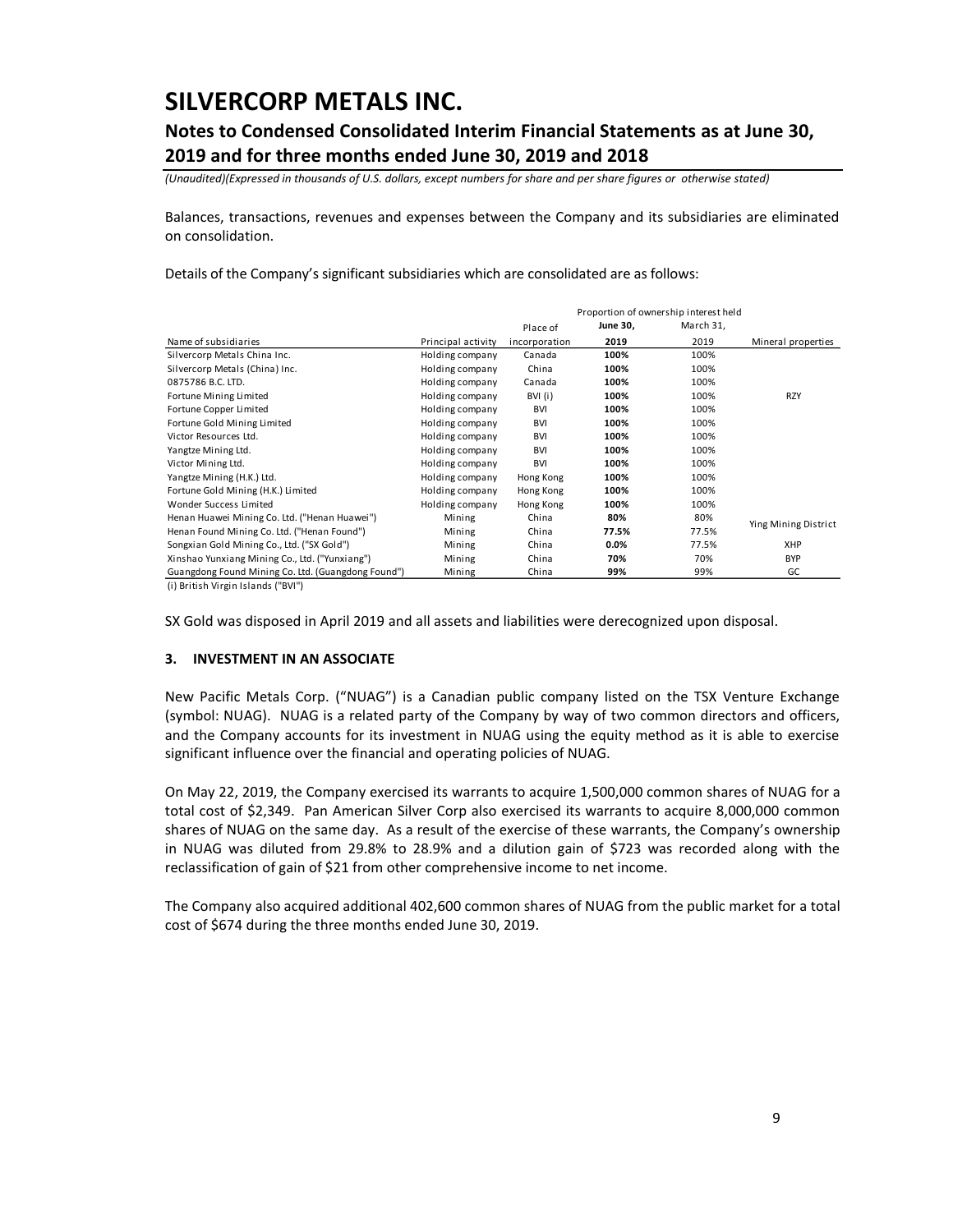## **Notes to Condensed Consolidated Interim Financial Statements as at June 30, 2019 and for three months ended June 30, 2019 and 2018**

*(Unaudited)(Expressed in thousands of U.S. dollars, except numbers for share and per share figures or otherwise stated)*

As at June 30, 2019, the Company owned 41,248,900 common shares of NUAG (March 31, 2019 – 39,346,300), representing an ownership interest of 29.0% (March 31, 2019 – 29.6%). The summary of the investment in NUAG common shares and its market value as at the respective balance sheet dates are as follows:

|                                         |            |               |     | Value of NUAG's     |
|-----------------------------------------|------------|---------------|-----|---------------------|
|                                         | Number of  |               |     | common shares per   |
|                                         | shares     | Amount        |     | quoted market price |
| Balance April 1, 2018                   | 39,280,900 | \$<br>38,001  | Ŝ.  | 50,266              |
| Purchase from open market               | 65,400     | 107           |     |                     |
| Share of net loss                       |            | (330)         |     |                     |
| Share of other comprehensive income     |            | 398           |     |                     |
| Impairment recovery                     |            | 1,899         |     |                     |
| Foreign exchange impact                 |            | (1, 372)      |     |                     |
| Balance March 31, 2019                  | 39,346,300 | \$<br>38,703  | Ŝ.  | 69,783              |
| Purchase from open market               | 402,600    | 674           |     |                     |
| Exercise of warrants                    | 1,500,000  | 2,349         |     |                     |
| Share of net loss                       |            | (281)         |     |                     |
| Share of other comprehensive loss       |            | (357)         |     |                     |
| Dilution gain                           |            | 723           |     |                     |
| Foreign exchange impact                 |            | 895           |     |                     |
| Balance June 30, 2019                   | 41,248,900 | \$<br>42,706  | -\$ | 75,646              |
| <b>OTHER INVESTMENTS</b><br>4.          |            |               |     |                     |
|                                         |            | June 30, 2019 |     | March 31, 2019      |
| Equity investments designated as FVTOCI |            |               |     |                     |

*Investments in publicly-traded companies with no significant influence*

Investments in publicly-traded companies represent equity interests of other publicly-trading mining companies that the Company has acquired through the open market or through private placements. These equity interests are for long-term investment purposes and consist of common shares and warrants.

Publicly-traded companies **\$ 10,720** \$ 9,253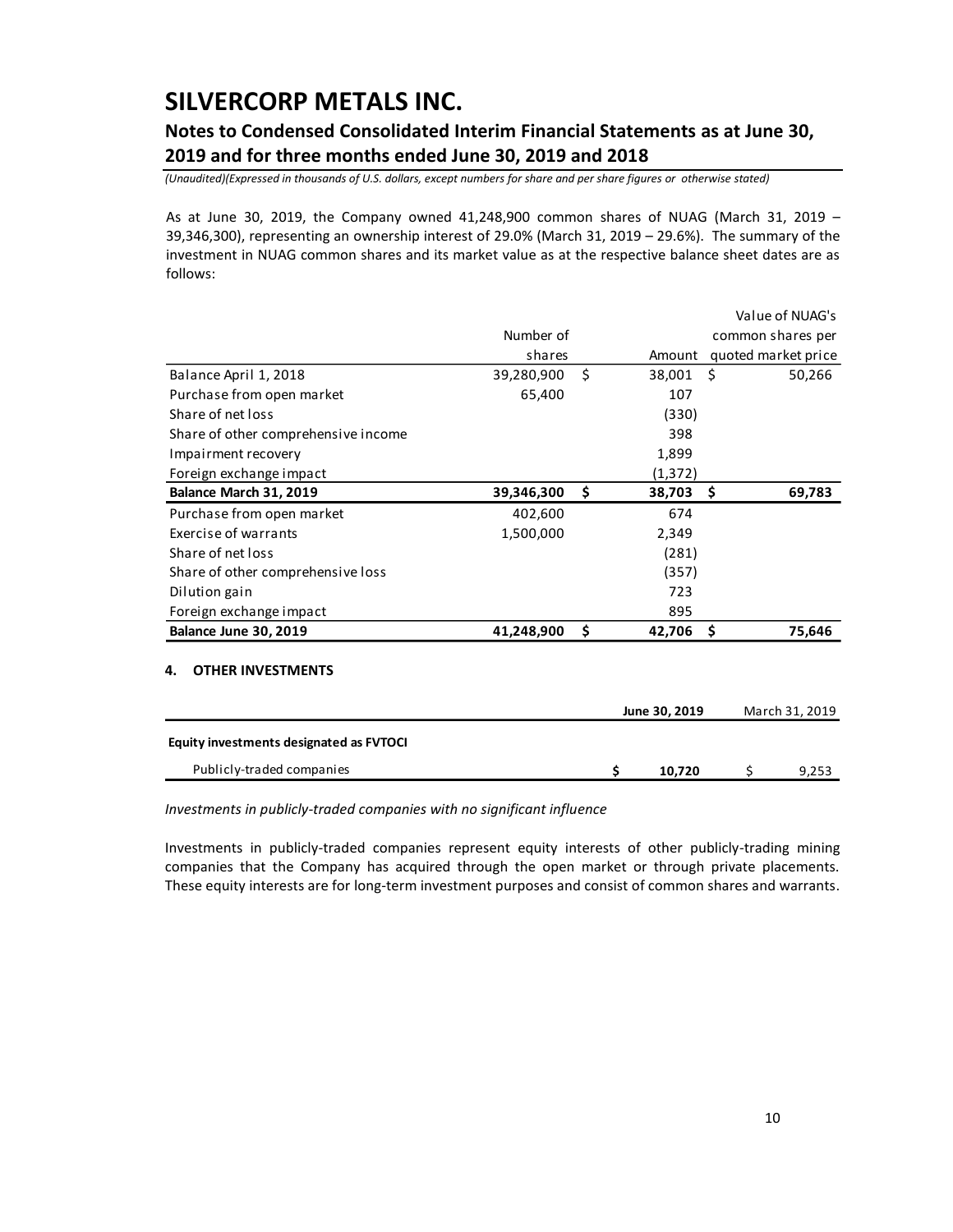### **Notes to Condensed Consolidated Interim Financial Statements as at June 30, 2019 and for three months ended June 30, 2019 and 2018**

*(Unaudited)(Expressed in thousands of U.S. dollars, except numbers for share and per share figures or otherwise stated)*

The continuity of such investments is as follow:

|                                                                 |            | Accumulated fair value change |
|-----------------------------------------------------------------|------------|-------------------------------|
|                                                                 | Fair value | included in OCI               |
| April 1, 2018                                                   | 6,132      | (5,855)                       |
| Change in fair value on equity investments designated as FVTOCI | 2,380      | 2,380                         |
| Acquisition of equity investments                               | 1,018      |                               |
| Impact of foreign currency translation                          | (277)      |                               |
| March 31, 2019                                                  | 9.253      | (3, 475)                      |
| Change in fair value on equity investments designated as FVTOCI | 1,245      | 1,245                         |
| Impact of foreign currency translation                          | 222        |                               |
| June 30, 2019                                                   | 10,720     | (2,230)                       |

### **5. PLANT AND EQUIPMENT**

Plant and equipment consist of:

|                                                       |     | Land use rights |   | Office       |    |                |    | Motor        |    | Construction |      |              |
|-------------------------------------------------------|-----|-----------------|---|--------------|----|----------------|----|--------------|----|--------------|------|--------------|
| Cost                                                  |     | and building    |   | equipment    |    | Machinery      |    | vehicles     |    | in progress  |      | <b>Total</b> |
| Balance as at April 1, 2018                           | Ś.  | 105,165         | Ś | 7,755        | Ś. | 29,413         | s. | 6,730        | Ŝ. | $3,602$ \$   |      | 152,665      |
| Additions                                             |     | 1,586           |   | 553          |    | 2,266          |    | 792          |    | 2,750        |      | 7,947        |
| Disposals                                             |     | (316)           |   | (126)        |    | (505)          |    | (376)        |    |              |      | (1, 323)     |
| Reclassification of asset groups <sup>(1)</sup>       |     | 189             |   |              |    | 145            |    |              |    | (334)        |      |              |
| Impact of foreign currency translation                |     | (6, 596)        |   | (447)        |    | (1,867)        |    | (424)        |    | (228)        |      | (9, 562)     |
| Balance as at March 31, 2019                          | \$. | 100,028 \$      |   | 7,735 \$     |    | 29,452 \$      |    | $6,722$ \$   |    | $5,790$ \$   |      | 149,727      |
| Adjustment upon adoption of IFRS 16                   |     | 360             |   |              |    |                |    |              |    |              |      | 360          |
| Additions                                             |     | 1,569           |   | 549          |    | 50             |    | 148          |    | 1,384        |      | 3,700        |
| Disposals                                             |     | (6,677)         |   | (312)        |    | (3, 198)       |    | (230)        |    | (54)         |      | (10, 471)    |
| Reclassification of asset groups <sup>(1)</sup>       |     | 531             |   |              |    |                |    |              |    | (531)        |      |              |
| Impact of foreign currency translation                |     | (2, 398)        |   | (127)        |    | (648)          |    | (151)        |    | (135)        |      | (3, 459)     |
| Ending balance as at June 30, 2019                    | \$  | $93,413$ \$     |   | 7,845 \$     |    | $25,656$ \$    |    | $6,489$ \$   |    | $6,454$ \$   |      | 139,857      |
| Impairment, accumulated depreciation and amortization |     |                 |   |              |    |                |    |              |    |              |      |              |
| Balance as at April 1, 2018                           | Ś.  | $(50,016)$ \$   |   | $(5,312)$ \$ |    | $(20, 723)$ \$ |    | $(5,345)$ \$ |    | $(58)$ \$    |      | (81, 454)    |
| Disposals                                             |     | 128             |   | 108          |    | 317            |    | 338          |    |              |      | 891          |
| Depreciation and amortization                         |     | (3, 172)        |   | (500)        |    | (1,615)        |    | (347)        |    |              |      | (5,634)      |
| Impact of foreign currency translation                |     | 3,131           |   | 295          |    | 1,320          |    | 337          |    | 4            |      | 5,087        |
| Balance as at March 31, 2019                          | \$  | $(49,929)$ \$   |   | $(5,409)$ \$ |    | $(20,701)$ \$  |    | $(5,017)$ \$ |    | $(54)$ \$    |      | (81, 110)    |
| Disposals                                             |     | 6,794           |   | 228          |    | 3,041          |    | 211          |    | 54           |      | 10,328       |
| Depreciation and amortization                         |     | (837)           |   | (118)        |    | (409)          |    | (97)         |    |              |      | (1,461)      |
| Impact of foreign currency translation                |     | 1,064           |   | 79           |    | 454            |    | 112          |    |              |      | 1,709        |
| Ending balance as at June 30, 2019                    | \$  | $(42,908)$ \$   |   | $(5,220)$ \$ |    | $(17,615)$ \$  |    | $(4,791)$ \$ |    |              | - \$ | (70, 534)    |
| <b>Carrying amounts</b>                               |     |                 |   |              |    |                |    |              |    |              |      |              |
| Balance as at March 31, 2018                          | \$  | 50,099          | Ś | 2,326        | Ś  | 8,751          | Ŝ  | 1,705        | Ś  | 5,736        | Ŝ    | 68,617       |
| Ending balance as at June 30, 2019                    | Ś   | 50,505          | Ś | 2,625        | \$ | 8,041          | \$ | 1,698        | \$ | 6,454        | \$   | 69,323       |

 $^{(1)}$  when an asset is available for use, it is reclassified from construction in progress to one of the appropriate plant and equipment categories.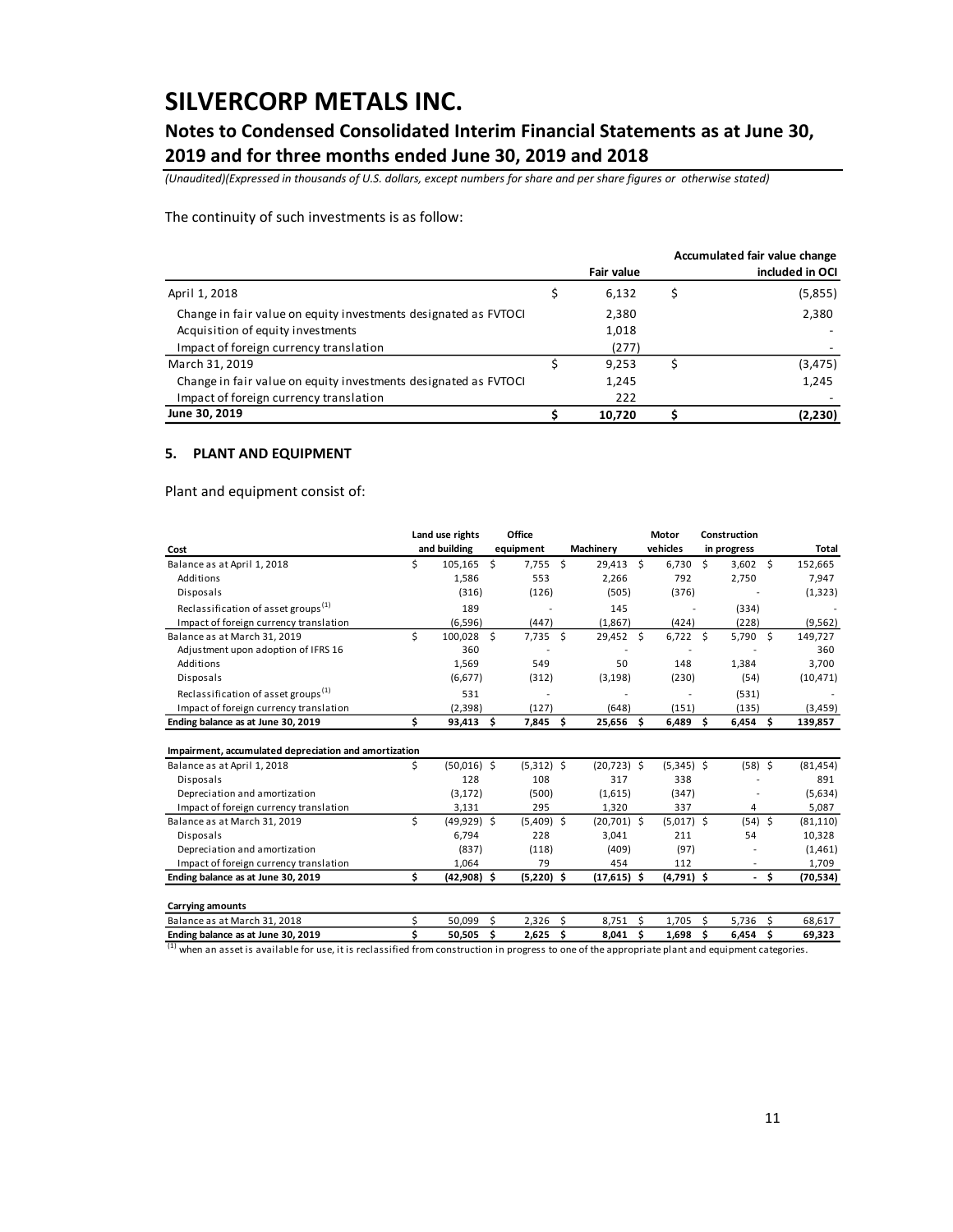## **Notes to Condensed Consolidated Interim Financial Statements as at June 30, 2019 and for three months ended June 30, 2019 and 2018**

*(Unaudited)(Expressed in thousands of U.S. dollars, except numbers for share and per share figures or otherwise stated)*

| Carrying amounts as at June 30, 2019  |    | <b>Ying Mining District</b> |    | <b>BYP</b> |    | GC     |     | Other |    | Total  |
|---------------------------------------|----|-----------------------------|----|------------|----|--------|-----|-------|----|--------|
| Land use rights and building          | \$ | 33,578                      | Ŝ  | 2,052      | Ŝ. | 12,365 | Ŝ.  | 2,510 | Ŝ. | 50,505 |
| Office equipment                      |    | 2,135                       |    | 32         |    | 233    |     | 225   |    | 2,625  |
| Machinery                             |    | 5,869                       |    | 236        |    | 1,936  |     |       |    | 8,041  |
| Motor vehicles                        |    | 1.486                       |    | 25         |    | 187    |     |       |    | 1,698  |
| Construction in progress              |    | 4,328                       |    | 1,801      |    | 325    |     |       |    | 6,454  |
| Total                                 |    | 47,396                      | S  | 4,146      | S  | 15,046 | S   | 2,735 | \$ | 69,323 |
|                                       |    |                             |    |            |    |        |     |       |    |        |
| Carrying amounts as at March 31, 2019 |    | <b>Ying Mining District</b> |    | <b>BYP</b> |    | GC     |     | Other |    | Total  |
| Land use rights and building          | Ś  | 34,160                      | Ŝ  | 2,158      | Ŝ. | 12.860 | Ŝ   | 921   | Ś  | 50,099 |
| Office equipment                      |    | 1,800                       |    | 35         |    | 214    |     | 277   |    | 2,326  |
| Machinery                             |    | 6.294                       |    | 257        |    | 2,071  |     | 129   |    | 8,751  |
| Motor vehicles                        |    | 1,521                       |    | 27         |    | 140    |     | 17    |    | 1,705  |
| Construction in progress              |    | 3,825                       |    | 1.842      |    | 69     |     |       |    | 5,736  |
| Total                                 |    | 47,600                      | \$ | 4,319      | Ŝ  | 15,354 | \$. | 1,344 | \$ | 68,617 |

### **6. MINERAL RIGHTS AND PROPERTIES**

| Land use rights and building                                                                                                                                                                              |                                      |                  | BYP        |                  | GC      |                | Other                                        |         |                    |
|-----------------------------------------------------------------------------------------------------------------------------------------------------------------------------------------------------------|--------------------------------------|------------------|------------|------------------|---------|----------------|----------------------------------------------|---------|--------------------|
|                                                                                                                                                                                                           | \$<br>33,578                         | -\$              | 2,052      | \$               | 12,365  | \$.            | 2,510                                        | \$      | 50,505             |
| Office equipment                                                                                                                                                                                          | 2,135                                |                  | 32         |                  | 233     |                | 225                                          |         | 2,625              |
| Machinery                                                                                                                                                                                                 | 5,869                                |                  | 236        |                  | 1,936   |                |                                              |         | 8,041              |
| Motor vehicles                                                                                                                                                                                            | 1,486                                |                  | 25         |                  | 187     |                |                                              |         | 1,698              |
| Construction in progress                                                                                                                                                                                  | 4,328                                |                  | 1,801      |                  | 325     |                |                                              |         | 6,454              |
| Total                                                                                                                                                                                                     | \$<br>47,396                         | \$               | 4,146      | \$               | 15,046  | \$             | 2,735                                        | \$      | 69,323             |
| Carrying amounts as at March 31, 2019                                                                                                                                                                     | <b>Ying Mining District</b>          |                  | <b>BYP</b> |                  | GC      |                | Other                                        |         | Total              |
| Land use rights and building                                                                                                                                                                              | \$<br>34,160                         | \$               | 2,158      | \$               | 12,860  | \$             | 921                                          | \$      | 50,099             |
| Office equipment                                                                                                                                                                                          | 1,800                                |                  | 35         |                  | 214     |                | 277                                          |         | 2,326              |
| Machinery                                                                                                                                                                                                 | 6,294                                |                  | 257        |                  | 2,071   |                | 129                                          |         | 8,751              |
| Motor vehicles                                                                                                                                                                                            | 1,521                                |                  | 27         |                  | 140     |                | 17                                           |         | 1,705              |
| Construction in progress                                                                                                                                                                                  | 3,825                                |                  | 1,842      |                  | 69      |                |                                              |         | 5,736              |
| Total                                                                                                                                                                                                     | \$<br>47,600                         | \$               | 4,319      | \$               | 15,354  | \$             | 1,344                                        | \$      | 68,617             |
| June 30, 2019, an additional ROU asset of \$1,233 was recognized related to a new office lease.<br>During the three months ended June 30, 2019, certain plant and equipment were disposed for proceeds of |                                      |                  |            |                  |         |                |                                              |         |                    |
| \$1 (three months ended June 30, 2018 - \$27) and loss of \$142 (three months ended June 30, 2018 - loss of<br>$$10$ ).<br><b>MINERAL RIGHTS AND PROPERTIES</b><br>6.                                     |                                      |                  |            |                  |         |                |                                              |         |                    |
| Mineral rights and properties consist of:                                                                                                                                                                 |                                      |                  |            |                  |         |                |                                              |         |                    |
|                                                                                                                                                                                                           | Producing and development properties |                  |            |                  |         |                | <b>Exploration and evaluation properties</b> |         |                    |
|                                                                                                                                                                                                           | <b>Ying Mining District</b>          | BYP              |            | GC               |         | XHP            | RZY                                          |         | Total              |
| Capitalized expenditures                                                                                                                                                                                  | \$<br>277,734<br>\$<br>23,238        | 65,054 \$<br>189 |            | 113,244<br>1,014 | \$      | 22,024<br>261  | \$180                                        | - \$    | 478,236<br>24,702  |
| Mine right fee                                                                                                                                                                                            | 3,839                                |                  |            |                  |         |                |                                              |         | 3,839              |
| Environmental rehabiliation                                                                                                                                                                               | 1,091                                | 35               |            | (12)             |         | 8              |                                              |         | 1,122              |
| Foreign currecy translation impact                                                                                                                                                                        | (17, 449)                            | (973)            |            | (7,085)          |         | (1, 384)       | (6)                                          |         | (26, 897)          |
|                                                                                                                                                                                                           | \$<br>288,453<br>\$                  | 64,305 \$        |            | 107,161          | $\zeta$ | 20,909         | \$<br>174                                    | $\zeta$ | 481,002            |
| Capitalized expenditures<br>Disposition                                                                                                                                                                   | 7,096                                | 6                |            | 313              |         | (20, 541)      |                                              |         | 7,415<br>(20, 541) |
| Cost<br>Balance as at April 1, 2018<br>Balance as at March 31, 2019<br>Foreign currecy translation impact                                                                                                 | (6,490)                              | (327)            |            | (2, 347)         |         | (368)          | 4                                            |         | (9,528)            |
| Ending balance as at June 30, 2019                                                                                                                                                                        | \$<br>289,059<br>\$                  | 63,984           | \$         | 105,127          | \$      | $\sim$         | \$<br>178                                    | \$      | 458,348            |
|                                                                                                                                                                                                           |                                      |                  |            |                  |         |                |                                              |         |                    |
| Impairment reversal                                                                                                                                                                                       | \$<br>$(83,099)$ \$                  | $(57, 584)$ \$   |            | $(83, 495)$ \$   |         | $(21,798)$ \$  | (180)                                        | \$      | (246, 156)         |
| Depletion                                                                                                                                                                                                 | (13, 312)                            |                  |            | (2,209)          |         | 7,279          |                                              |         | 7,279<br>(15, 521) |
| Foreign currecy translation impact                                                                                                                                                                        | 5,232                                | 501              |            | 5,213            |         | 1,364          | 6                                            |         | 12,316             |
|                                                                                                                                                                                                           | \$<br>$(91, 179)$ \$                 | (57,083) \$      |            | (80,491)         | \$      | $(13, 155)$ \$ | (174)                                        | - \$    | (242,082)          |
| Balance as at March 31, 2019<br>Depletion                                                                                                                                                                 | (4, 431)                             |                  |            | (599)            |         |                |                                              |         | (5,030)            |
| Disposition<br>Foreign currecy translation impact                                                                                                                                                         | 2,073                                | 168              |            | 1,758            |         | 12,944<br>211  | (4)                                          |         | 12,944<br>4,206    |
| Impairment and accumulated depletion<br>Balance as at April 1, 2018<br>Ending balance as at June 30, 2019                                                                                                 | \$<br>(93,537) \$                    | (56,915) \$      |            | (79,332) \$      |         |                | (178)<br>\$                                  | -\$     | (229,962)          |
| <b>Carrying amounts</b><br>Balance as at March 31, 2019                                                                                                                                                   | \$<br>197,274<br>-\$                 | 7,222            | \$.        | 26,670           | \$.     | 7,754 \$       |                                              | \$      | 238,920            |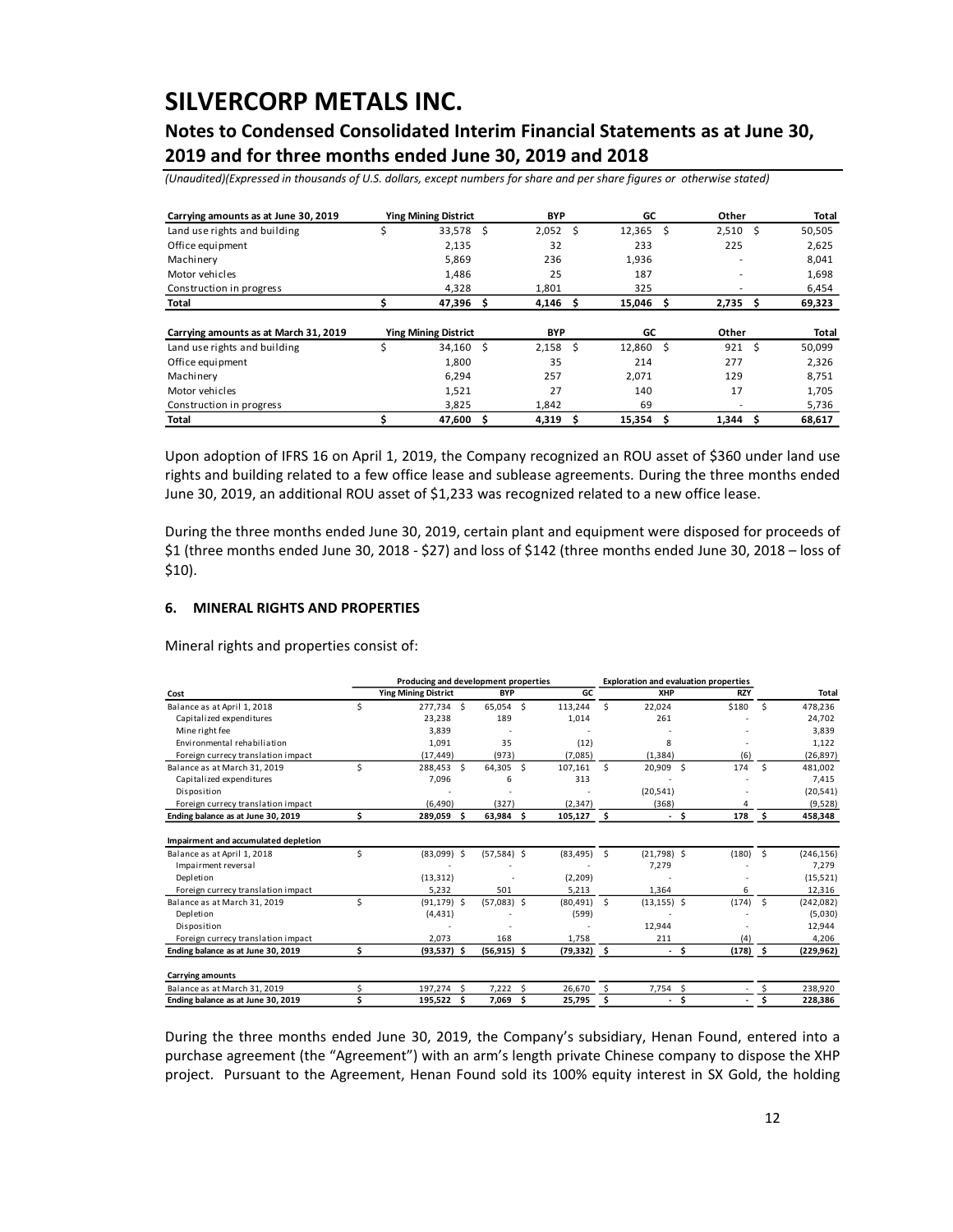## **Notes to Condensed Consolidated Interim Financial Statements as at June 30, 2019 and for three months ended June 30, 2019 and 2018**

*(Unaudited)(Expressed in thousands of U.S. dollars, except numbers for share and per share figures or otherwise stated)*

company of the XHP project, for \$7.3 million (RMB¥50 million), and forgave the amount of \$1.1 million (RMB¥7.5 million) SX Gold owing to Henan Found.

As of June 30, 2019, the Company had completed the transaction and had received partial payment of \$4,691 (RMB¥32 million). The remaining consideration of \$2,639 (RMB¥18 million) was included in trade and other receivables as at June 30, 2019. Subsequent to the period end, the Company received additional payments of \$1,319 (RMB¥9 million). The assets and liabilities disposed of are as follows:

|                                                            |    | <b>XHP</b> |
|------------------------------------------------------------|----|------------|
| Total consideration per share transfer agreement (RMB ¥50) | \$ | 7,330      |
| Less: amounts owed to Henan Found                          |    | (1, 112)   |
| Net consideration                                          |    | 6,218      |
|                                                            |    |            |
| Prepaids and deposits                                      |    | 124        |
| Inventories                                                |    | 198        |
| Plant and equipment                                        |    | 247        |
| Mineral rights and properties                              |    | 7.597      |
| Accounts payable and accrued liabilities                   |    | (2,211)    |
| Deposits received                                          |    | (925)      |
| Environmental rehabilitation                               |    | (289)      |
| Total assets and liabilities disposed of                   | S  | 4,741      |
| Gain on disposal of mineral rights and properties          |    | 1,477      |

A gain of \$1,477 was recognized in gain on disposal of mineral rights and properties when the transaction was completed during the three months ended June 30, 2019.

### **7. BANK LOAN**

|                               | Total    |
|-------------------------------|----------|
| Balance, April 1, 2018        |          |
| Addition                      | 4,527    |
| Interest accrued              | 152      |
| Interest paid                 | (144)    |
| Foreign exchange impact       | (60)     |
| Balance, March 31, 2019       | 4,475    |
| Interest accrued              | 45       |
| Interest paid                 | (50)     |
| Principal repayment           | (4, 369) |
| Foreign exchange impact       | (101)    |
| <b>Balance, June 30, 2019</b> |          |

On June 14, 2018, the Company's 77.5% owned subsidiary Henan Found borrowed a loan of \$4,527 (RMB ¥30 million) from Bank of China. The loan bears Chinese prevailing loan prime interest rate and matures on June 14, 2019. As of June 30, 2019, the Chinese prevailing loan prime interest rate was 4.35%. For the three months ended June 30, 2019, interests of \$45 (three months ended June 30, 2018 - \$10) were accrued and expensed through finance costs. As of June 30, 2019, the principal and interest of the loan were fully paid.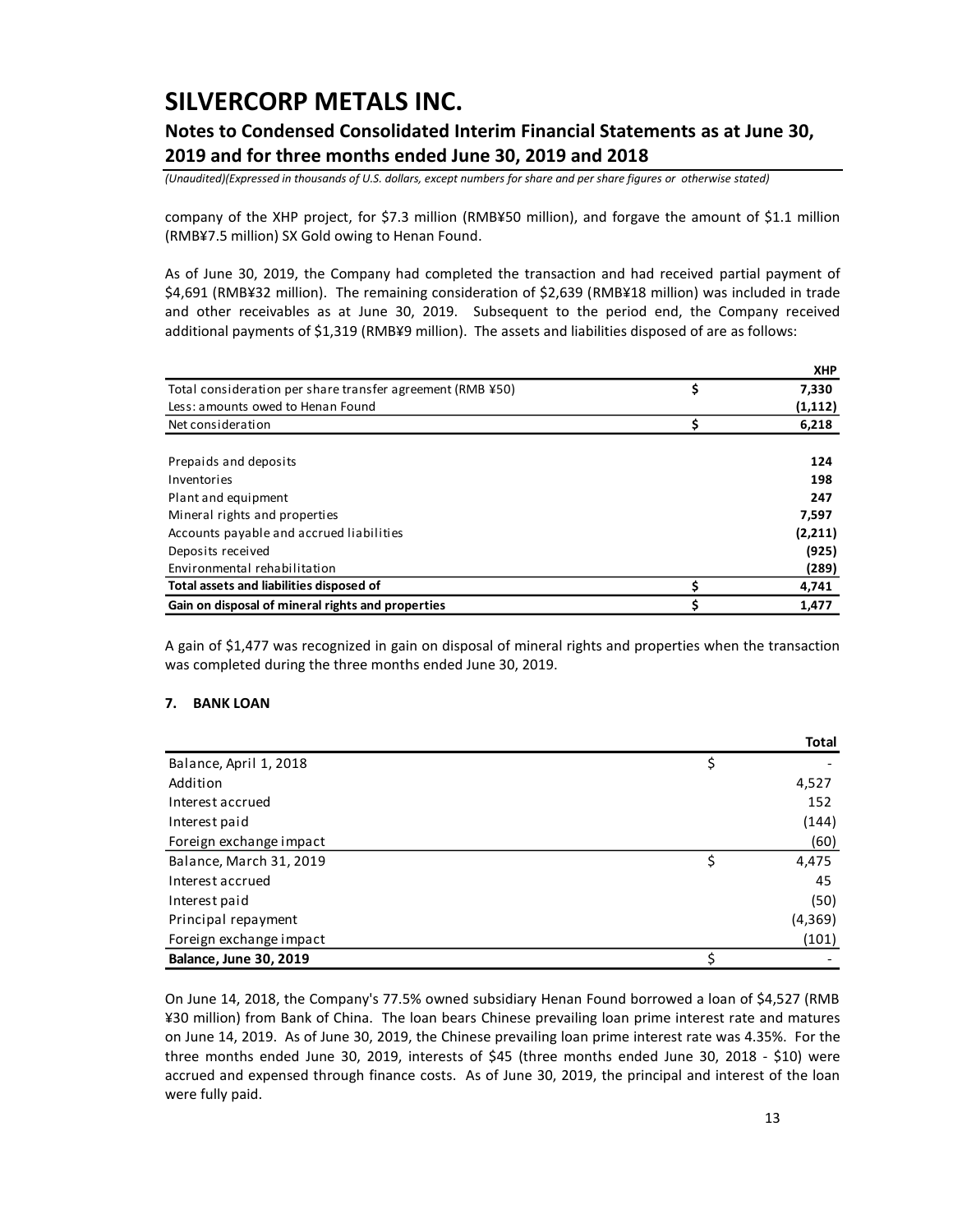### **Notes to Condensed Consolidated Interim Financial Statements as at June 30, 2019 and for three months ended June 30, 2019 and 2018**

*(Unaudited)(Expressed in thousands of U.S. dollars, except numbers for share and per share figures or otherwise stated)*

### **8. LEASES**

The following table summarizes changes in the Company's lease receivable and lease obligation related to the Company's office lease and sublease.

|                                                    | <b>Lease Receivable</b> |                  |     | <b>Lease Obligation</b> |
|----------------------------------------------------|-------------------------|------------------|-----|-------------------------|
| Adjustment upon adoption of IFRS 16, April 1, 2019 | \$                      | 447              | - Ś | 1,463                   |
| Addition                                           |                         |                  |     | 1,233                   |
| Interest accrual                                   |                         | 5                |     | 23                      |
| Interest received or paid                          |                         | (5)              |     | (23)                    |
| Principal repayment                                |                         | (27)             |     | (101)                   |
| Foreign exchange impact                            |                         | 10               |     | 56                      |
| <b>Balance, June 30, 2019</b>                      | Ś                       | 430 <sup>5</sup> |     | 2,651                   |
| Less: current portion                              |                         | (120)            |     | (603)                   |
| Non-current portion                                | \$                      | 310              | - S | 2,048                   |

The following table presents a reconciliation of the Company's undiscounted cash flows to their present value for its lease receivable and lease obligation:

|                                         | Lease Receivable | <b>Lease Obligation</b> |       |  |
|-----------------------------------------|------------------|-------------------------|-------|--|
| Within 1 year                           | 131              | -S                      | 665   |  |
| Between 2 to 5 years                    | 339              |                         | 2,078 |  |
| Over 5 years                            | ۰                |                         | 228   |  |
| <b>Total undiscounted amount</b>        | 470              |                         | 2,971 |  |
| Less futrre interest                    | (40)             |                         | (320) |  |
| <b>Total discounted amount</b>          | 430              | - S                     | 2,651 |  |
| Less: current portion                   | (120)            |                         | (603) |  |
| Non-current portion of lease receivable | 310              | .S                      | 2,048 |  |

When measuring the lease receivable and lease obligation, the Company discounted lease payments using incremental borrowing rate at 5% as at April 1, 2019.

#### **9. SHARE CAPITAL**

#### *(a) Authorized*

Unlimited number of common shares without par value. All shares issued as at June 30, 2019 were fully paid.

*(b) Stock options*

The Company has a stock option plan which allows for the maximum number of common shares to be reserved for issuance on the exercise of options granted under the stock option plan to be a rolling 10% of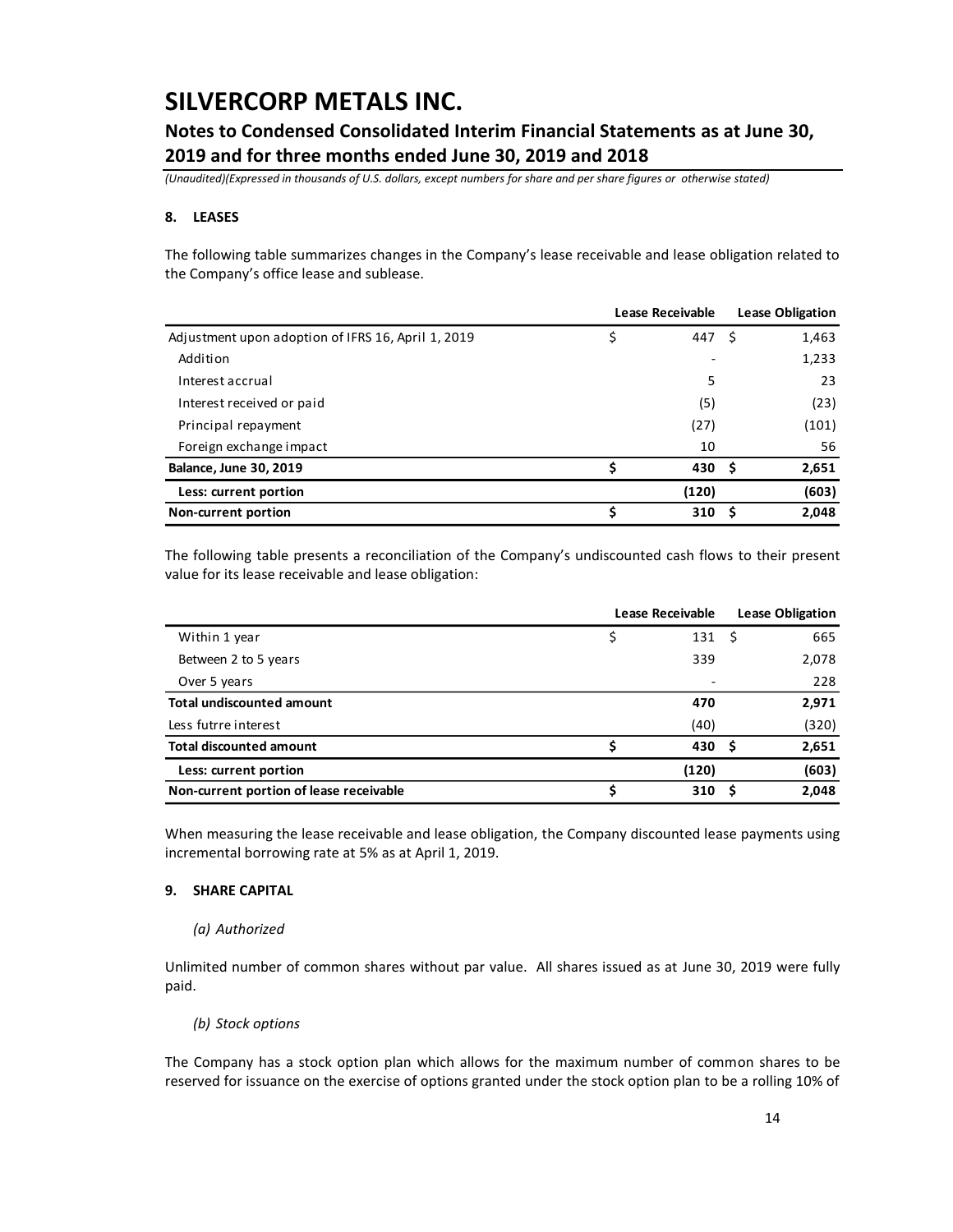### **Notes to Condensed Consolidated Interim Financial Statements as at June 30, 2019 and for three months ended June 30, 2019 and 2018**

*(Unaudited)(Expressed in thousands of U.S. dollars, except numbers for share and per share figures or otherwise stated)*

the issued and outstanding common shares from time to time. The maximum exercise period may not exceed 10 years from the date of the grant of the options to employees, officers, and consultants. The following is a summary of option transactions:

|                               |                    | Weighted average |             |  |  |
|-------------------------------|--------------------|------------------|-------------|--|--|
|                               | exercise price per |                  |             |  |  |
|                               | Number of shares   |                  | share CAD\$ |  |  |
| Balance, March 31, 2018       | 8,146,799          | \$               | 2.15        |  |  |
| Option granted                | 1,815,000          |                  | 3.10        |  |  |
| Options exercised             | (2,812,496)        |                  | 0.87        |  |  |
| Options forfeited             | (164, 075)         |                  | 3.34        |  |  |
| Options expired               | (504,312)          |                  | 3.27        |  |  |
| Balance, March 31, 2019       | 6,480,916          | \$               | 2.86        |  |  |
| Options exercised             | (168, 100)         |                  | 1.75        |  |  |
| Options expired               | (100,000)          |                  | 1.75        |  |  |
| <b>Balance, June 30, 2019</b> | 6,212,816          | Ś                | 2.91        |  |  |

For the three months ended June 30, 2019, a total of \$325 (three months ended June 30, 2018 - \$456) in share-based compensation expense was recognized and included in the general and administrative expenses on the condensed consolidated interim statements of income.

|                   |                   |                                      |      |                   |                                    | Weighted  |
|-------------------|-------------------|--------------------------------------|------|-------------------|------------------------------------|-----------|
|                   | Number of options | Weighted average                     |      | Weighted average  | Number of options                  | average   |
| Exercise price in |                   | outstanding at remaining contractual |      | exercise price in | exercisable at June exercise price |           |
| CAD\$             | June 30, 2019     | life (Years)                         |      | CAD\$             | 30, 2019                           | in CAD\$  |
| \$<br>1.43        | 1,251,260         | 0.93                                 | \$   | 1.43              | 1,251,260                          | 1.43      |
| 1.76              | 141,056           | 0.29                                 | - \$ | 1.76              | 141,056                            | 1.76      |
| 2.60              | 675.000           | 2.38                                 | - \$ | 2.60              | 168,750                            | 2.60      |
| 3.23              | 1,022,500         | 1.70 <sub>5</sub>                    |      | 3.23              | 511,250                            | 3.23      |
| 3.36              | 1,000,000         | 1.26                                 | - \$ | 3.36              | 747,500                            | 3.36      |
| 3.40              | 1,120,000         | 2.15                                 | - \$ | 3.40              | 280.000                            | 3.40      |
| 3.63              | 830,000           | 0.55                                 | \$   | 3.63              | 830,000                            | 3.63      |
| 4.34              | 143,000           | $0.22 \quad$ \$                      |      | 4.34              | 143,000                            | 4.34      |
| 5.58              | 30,000            | 0.65                                 | \$   | 5.58              | 30,000                             | 5.58      |
| $$1.43 - 5.58$    | 6,212,816         | 1.40                                 | \$.  | 2.91              | 4,102,816                          | 2.78<br>S |

The following table summarizes information about stock options outstanding at June 30, 2019:

Subsequent to June 30, 2019, a total of 2,500 options with a price of CAD\$2.60 were exercised.

#### *(c) Cash dividends declared*

During the three months ended June 30, 2019, dividends of \$2,125 (three months ended June 30, 2018 - \$2,095) were declared and paid.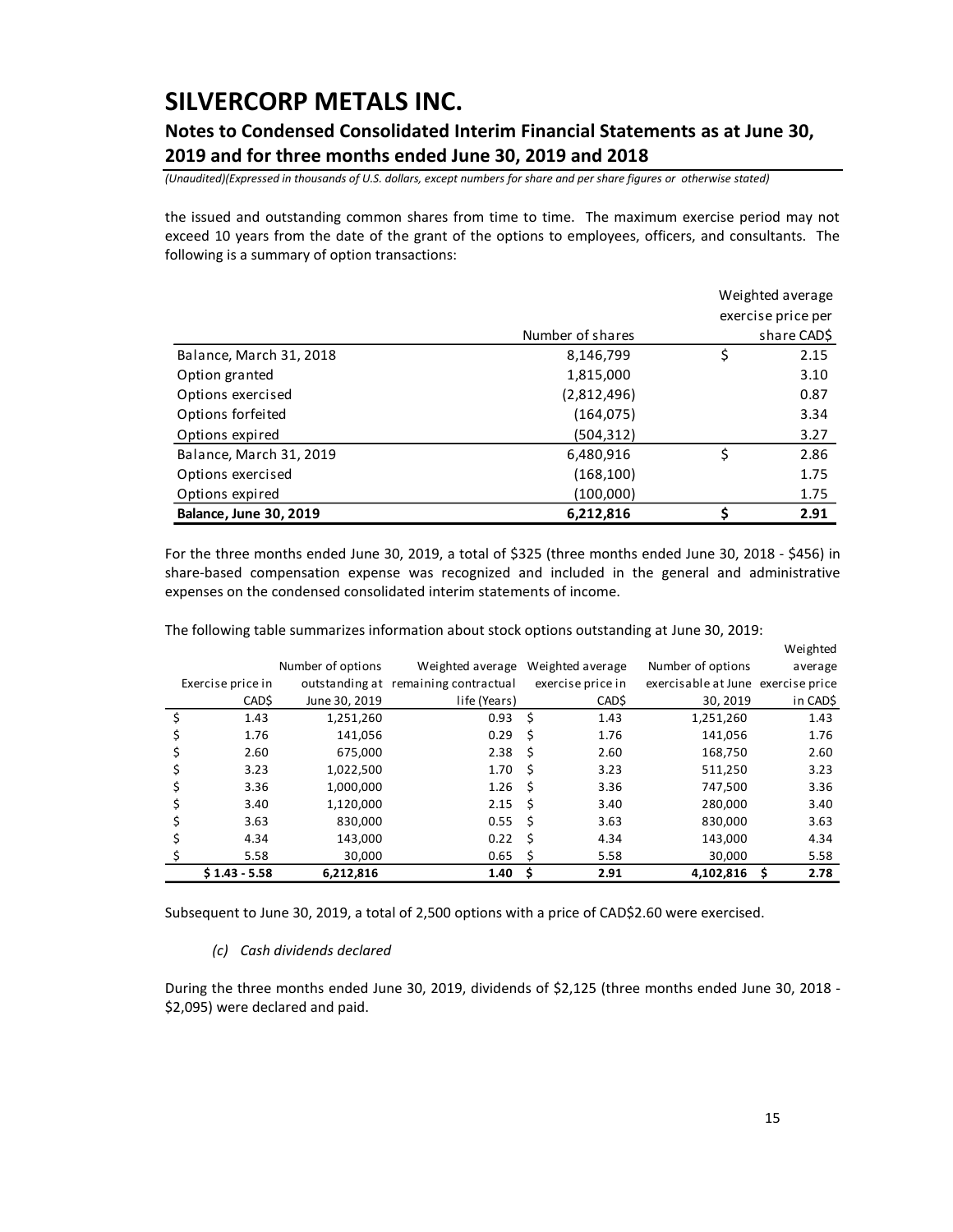## **Notes to Condensed Consolidated Interim Financial Statements as at June 30, 2019 and for three months ended June 30, 2019 and 2018**

*(Unaudited)(Expressed in thousands of U.S. dollars, except numbers for share and per share figures or otherwise stated)*

### **10. ACCUMULATED OTHER COMPREHENSIVE LOSS**

|                                                                 | June 30, 2019 | March 31, 2019 |
|-----------------------------------------------------------------|---------------|----------------|
| Change in fair value on equity investments designated as FVTOCI | 33.885        | 35,128         |
| Share of other comprehensive income in associate                | (301)         | (679)          |
| Currency translation adjustment                                 | 10.958        | 7,415          |
| Balance, end of the period                                      | 44.542        | 41.864         |

The unrealized loss on equity investments designated as FVTOCI, share of other comprehensive income in associate and currency translation adjustment are net of tax of \$nil for all periods presented.

### **11. NON-CONTROLLING INTERESTS**

The continuity of non-controlling interests is summarized as follows:

|                                            |    | Henan     |   | Henan   |   | Guangdong  |   |                          |   |          |
|--------------------------------------------|----|-----------|---|---------|---|------------|---|--------------------------|---|----------|
|                                            |    | Found     |   | Huawei  |   | Yunxiang   |   | Found                    |   | Total    |
| Balance, April 1, 2018                     | S. | 62,047    | s | 5,909   | S | 3,532      | S | (2,545)                  |   | 68,943   |
| Share of net income (loss)                 |    | 11,444    |   | 892     |   | (365)      |   | 352                      |   | 12,323   |
| Share of other comprehensive (loss) income |    | (3,664)   |   | (204)   |   | (150)      |   | 954                      |   | (3,064)  |
| Distributions                              |    | (11, 565) |   | (1,694) |   |            |   | $\overline{\phantom{a}}$ |   | (13,259) |
| Acquisition of non-controlling interest    |    |           |   |         |   | -          |   | 1.794                    |   | 1,794    |
| Disposition                                |    |           |   |         |   |            |   | (1,002)                  |   | (1,002)  |
| Balance, March 31, 2019                    | Ŝ. | 58,262    |   | 4,903   | S | $3,017$ \$ |   | (447)                    | s | 65,735   |
| Share of net income (loss)                 |    | 4,373     |   | 359     |   | (50)       |   | 12                       |   | 4,694    |
| Share of other comprehensive (loss) income |    | (1, 192)  |   | (125)   |   | (78)       |   | (6)                      |   | (1,401)  |
| <b>Balance, June 30, 2019</b>              | S. | 61.443    |   | 5.137   | S | $2,889$ \$ |   | (441)                    |   | 69,028   |

As at June 30, 2019, non-controlling interests in Henan Found, Henan Huawei, Yunxiang and Guangdong Found were 22.5%, 20%, 30% and 1%, respectively (March 31, 2019 – 22.5%, 20%, 30% and 1%, respectively).

#### **12. RELATED PARTY TRANSACTIONS**

Related party transactions are made on terms agreed upon by the related parties. The balances with related parties are unsecured, non-interest bearing, and due on demand. Related party transactions not disclosed elsewhere in the condensed consolidated interim financial statements are as follows:

| Due from related parties | <b>June 30, 2019</b> March 31, 2019 |       |
|--------------------------|-------------------------------------|-------|
| NUAG (a)                 | 68                                  |       |
| Henan Non-ferrous (b)    | 2.954                               | 2,989 |
|                          | 3.022                               | 3.022 |

(a) The Company recovers costs for services rendered to NUAG and expenses incurred on behalf of NUAG pursuant to a services and administrative costs reallocation agreement between the Company and NUAG. During the three months ended June 30, 2019, the Company recovered \$68 (three months ended June 30, 2018 - \$82) from NUAG for services rendered and expenses incurred on behalf of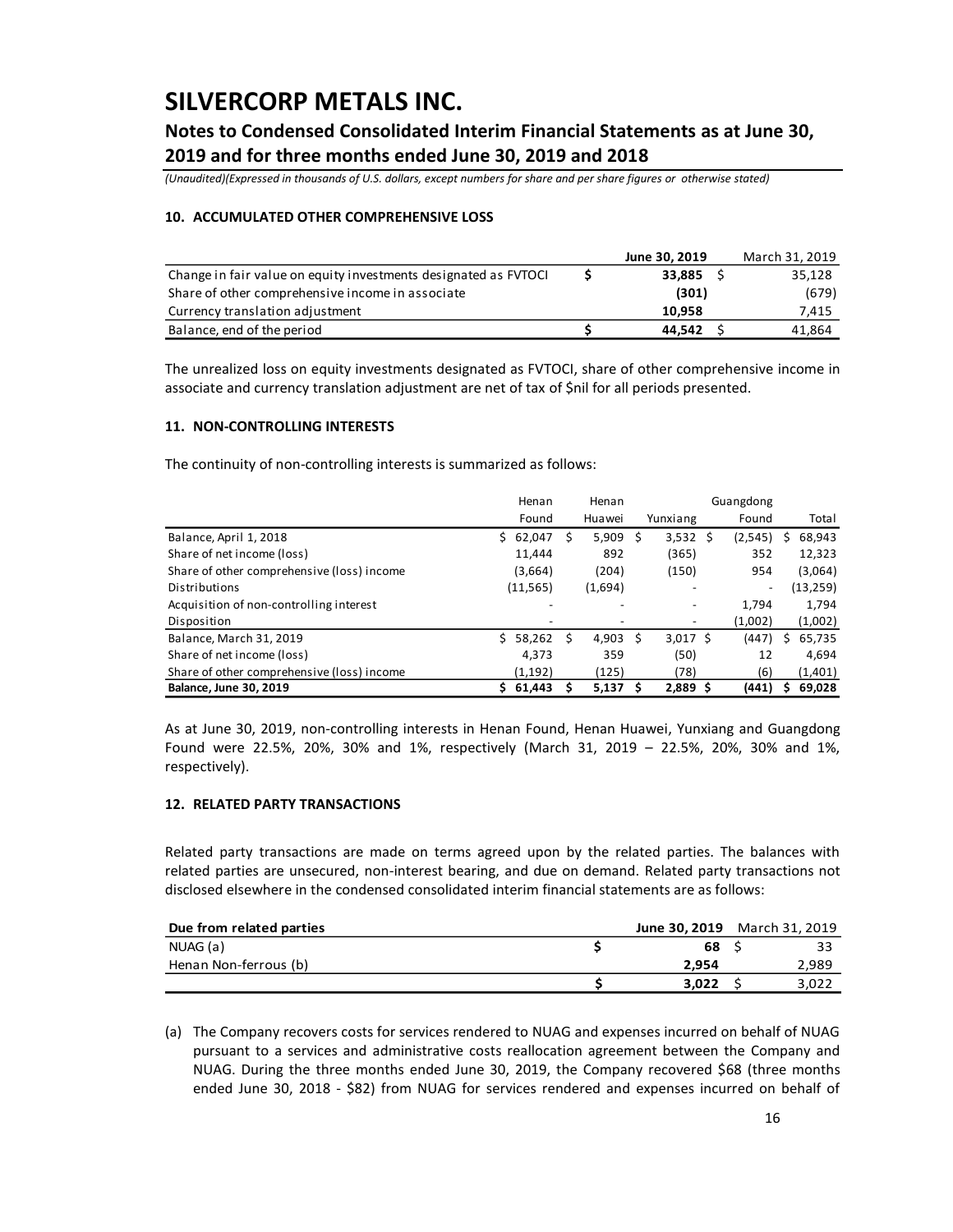### **Notes to Condensed Consolidated Interim Financial Statements as at June 30, 2019 and for three months ended June 30, 2019 and 2018**

*(Unaudited)(Expressed in thousands of U.S. dollars, except numbers for share and per share figures or otherwise stated)*

NUAG. The costs recovered from NUAG were recorded as a direct reduction of general and administrative expenses on the consolidated statements of income.

(b) In March 2019, Henan Found advanced a loan of \$2,989 (RMB¥20.0 million) to Henan Non-ferrous. The loan has a term of six months and bears an interest rate of 4.35% per annum.

The balances with related parties are unsecured.

(c) Compensation of key management personnel

The remuneration of directors and other members of key management personnel, who are those having authority and responsibility for planning, directing and controlling the activities of the entity, directly or indirectly, for the three months ended June 30, 2019 and 2018 were as follows:

|                      | Three Month ended June 30, |      |  |  |  |
|----------------------|----------------------------|------|--|--|--|
|                      | 2019                       | 2018 |  |  |  |
| Salaries and bonuses | 382                        | 419  |  |  |  |

### **13. GENERAL AND ADMINISTRATIVE**

General and administrative expenses consist of:

|                                    | Three months ended June 30, |       |
|------------------------------------|-----------------------------|-------|
| <b>General and administrative</b>  | 2019                        | 2018  |
| Office and administrative expenses | 1,174                       | 1,458 |
| Amortization and depreciation      | 351                         | 305   |
| Salaries and benefits              | 2.326                       | 2,142 |
| Share-based compensation           | 325                         | 456   |
| Professional fees                  | 372                         | 111   |
|                                    | 4.548                       | 4.472 |

#### **14. GOVERNMENT FEES AND OTHER TAXES**

Government fees and other taxes consist of:

|                 | Three months ended June 30, |  |      |  |
|-----------------|-----------------------------|--|------|--|
|                 | 2019                        |  | 2018 |  |
| Government fees | 88                          |  | 105  |  |
| Other taxes     | 506                         |  | 697  |  |
|                 | 594                         |  | 802  |  |

Government fees include environmental protection fees paid to the state and local Chinese government. Other taxes were composed of surtax on value-added tax, land usage levy, stamp duty and other miscellaneous levies, duties and taxes imposed by the state and local Chinese government.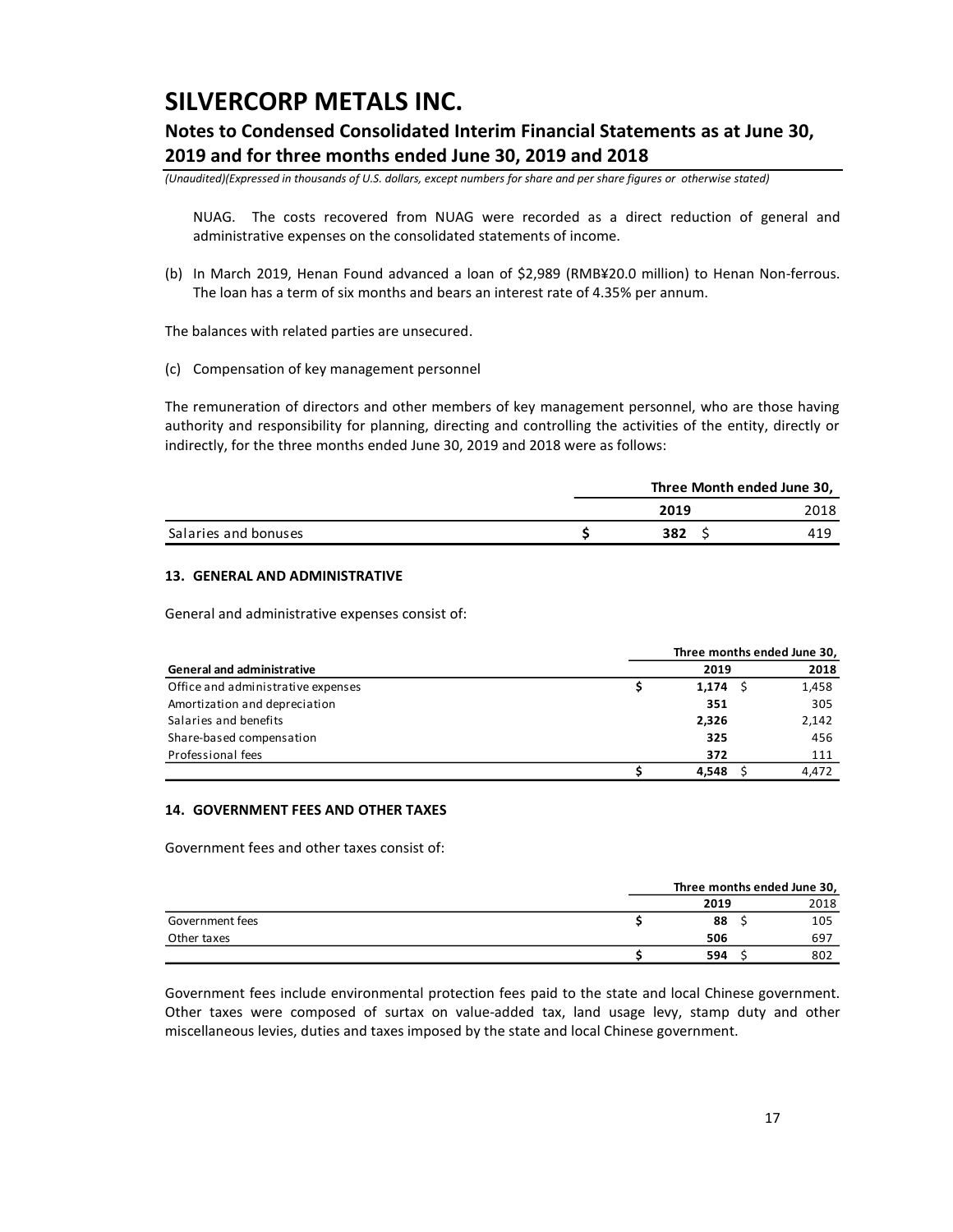### **Notes to Condensed Consolidated Interim Financial Statements as at June 30, 2019 and for three months ended June 30, 2019 and 2018**

*(Unaudited)(Expressed in thousands of U.S. dollars, except numbers for share and per share figures or otherwise stated)*

#### **15. FINANCE ITEMS**

Finance items consist of:

|                 | Three months ended June 30, |      |      |  |
|-----------------|-----------------------------|------|------|--|
| Finance income  |                             | 2019 | 2018 |  |
| Interest income |                             | 929  | 796  |  |

|                                                                 |      | Three months ended June 30, |
|-----------------------------------------------------------------|------|-----------------------------|
| <b>Finance costs</b>                                            | 2019 | 2018                        |
| Interest on bank loan                                           | 45   | 10                          |
| Interest on lease obligation                                    | 23   |                             |
| Unwinding of discount of environmental rehabilitation provision | 107  | 124                         |
|                                                                 | 175  | 134                         |

#### **16. INCOME TAX**

The significant components of income tax expense are as follows:

|                                 | Three months ended June 30, |       |
|---------------------------------|-----------------------------|-------|
| Income tax expense (recoveries) | 2019                        | 2018  |
| Current                         | 1.752                       | 5,949 |
| Deferred                        | (2.240)                     | 549   |
|                                 | (488)                       | 6.498 |

The disposal of the XHP project resulted in approximately \$29.9 million deductible loss for income tax purpose. The relevant income tax recovery amount of approximately \$7.5 million was recognized under current and deferred income tax expenses (recoveries) for the three months ended June 30, 2019.

#### **17. FINANCIAL INSTRUMENTS**

The Company manages its exposure to financial risks, including liquidity risk, foreign exchange risk, interest rate risk, credit risk and equity price risk in accordance with its risk management framework. The Company's Board of Directors has overall responsibility for the establishment and oversight of the Company's risk management framework and reviews the Company's policies on an ongoing basis.

#### *(a) Fair value*

The Company classifies its fair value measurements within a fair value hierarchy, which reflects the significance of the inputs used in making the measurements as defined in IFRS 13, Fair Value Measurement ("IFRS 13").

Level 1 – Unadjusted quoted prices at the measurement date for identical assets or liabilities in active markets.

Level 2 – Observable inputs other than quoted prices included in Level 1, such as quoted prices for similar assets and liabilities in active markets; quoted prices for identical or similar assets and liabilities in markets that are not active; or other inputs that are observable or can be corroborated by observable market data.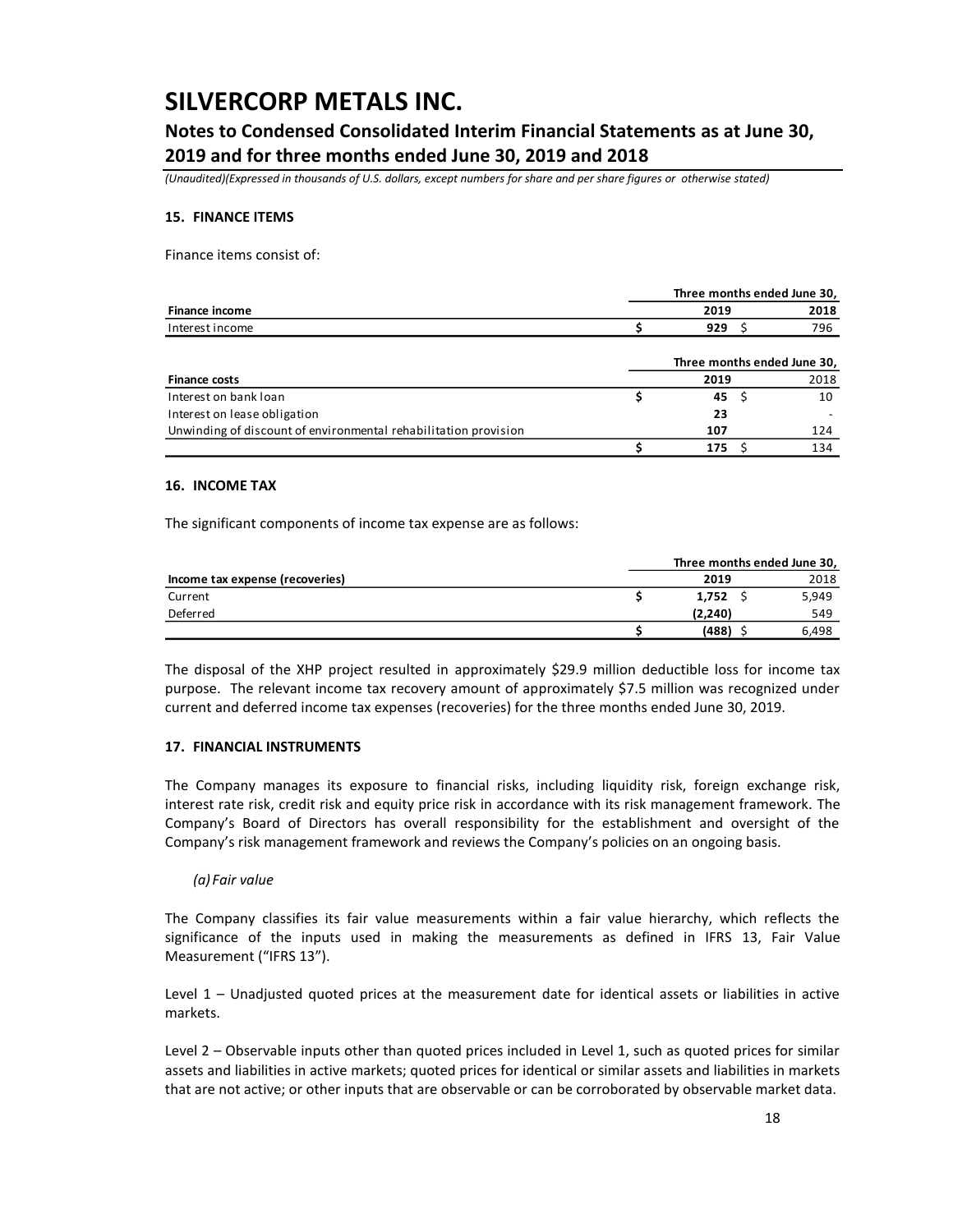## **Notes to Condensed Consolidated Interim Financial Statements as at June 30, 2019 and for three months ended June 30, 2019 and 2018**

*(Unaudited)(Expressed in thousands of U.S. dollars, except numbers for share and per share figures or otherwise stated)*

Level 3 – Unobservable inputs which are supported by little or no market activity.

The following tables set forth the Company's financial assets and liabilities that are measured at fair value level on a recurring basis within the fair value hierarchy at June 30, 2019 and March 31, 2019 that are not otherwise disclosed. As required by IFRS 13, assets and liabilities are classified in their entirety based on the lowest level of input that is significant to the fair value measurement.

|                                                   |                                 | Fair value as at June 30, 2019 |  |         |      |         |    |        |  |  |  |  |  |  |
|---------------------------------------------------|---------------------------------|--------------------------------|--|---------|------|---------|----|--------|--|--|--|--|--|--|
| <b>Recurring measurements</b>                     |                                 | Level 1                        |  | Level 2 |      | Level 3 |    | Total  |  |  |  |  |  |  |
| <b>Financial assets</b>                           |                                 |                                |  |         |      |         |    |        |  |  |  |  |  |  |
| Cash and cash equivalents                         | \$                              | $49,323$ \$                    |  |         | - \$ | - \$    |    | 49,323 |  |  |  |  |  |  |
| Short-term investments - money market instruments |                                 | 48,223                         |  |         |      |         |    | 48,223 |  |  |  |  |  |  |
| Investments in publicly traded companies          |                                 | 10,720                         |  |         |      |         |    | 10,720 |  |  |  |  |  |  |
|                                                   | Fair value as at March 31, 2019 |                                |  |         |      |         |    |        |  |  |  |  |  |  |
| <b>Recurring measurements</b>                     |                                 | Level 1                        |  | Level 2 |      | Level 3 |    | Total  |  |  |  |  |  |  |
| <b>Financial assets</b>                           |                                 |                                |  |         |      |         |    |        |  |  |  |  |  |  |
| Cash and cash equivalents                         | \$                              | 67,441 \$                      |  |         | - \$ | $\sim$  | \$ | 67,441 |  |  |  |  |  |  |
| Short-term investments - money market instruments |                                 | 22.850                         |  |         |      |         |    | 22.850 |  |  |  |  |  |  |
| Investments in publicly traded companies          |                                 | 9,253                          |  |         |      |         |    | 9.253  |  |  |  |  |  |  |

Fair value of the other financial instruments excluded from the table above approximates their carrying amount as at June 30, 2019 and March 31, 2019, due to the short-term nature of these instruments.

There were no transfers into or out of Level 3 during the three months ended June 30, 2019 and 2018.

### *(b) Liquidity risk*

Liquidity risk is the risk that the Company will not be able to meet its short-term business requirements. The Company has in place a planning and budgeting process to help determine the funds required to support the Company's normal operating requirements on an ongoing basis and its expansion plans.

In the normal course of business, the Company enters into contracts that give rise to commitments for future minimum payments. The following summarizes the remaining contractual maturities of the Company's financial liabilities.

|                                          |               |                          |  | March 31, 2019           |  |                |                          |  |        |
|------------------------------------------|---------------|--------------------------|--|--------------------------|--|----------------|--------------------------|--|--------|
|                                          | Within a vear |                          |  | 2-5 vears                |  | Over 5 years   | Total                    |  | Total  |
| Bank loan                                |               | $\overline{\phantom{a}}$ |  | $\overline{\phantom{a}}$ |  | $\overline{a}$ | $\overline{\phantom{a}}$ |  | 4,475  |
| Accounts payable and accrued liabilities |               | 27,293                   |  | -                        |  | -              | 27.293                   |  | 29,856 |
| Lease obligation                         |               | 603                      |  | 1,855                    |  | 193            | 2.651                    |  |        |
|                                          |               | 27.896                   |  | 1,855                    |  | 193            | 29.944                   |  | 34,331 |

### *(c) Foreign exchange risk*

The Company reports its financial statements in US dollars. The functional currency of the head office, Canadian subsidiaries and all intermediate holding companies is CAD and the functional currency of all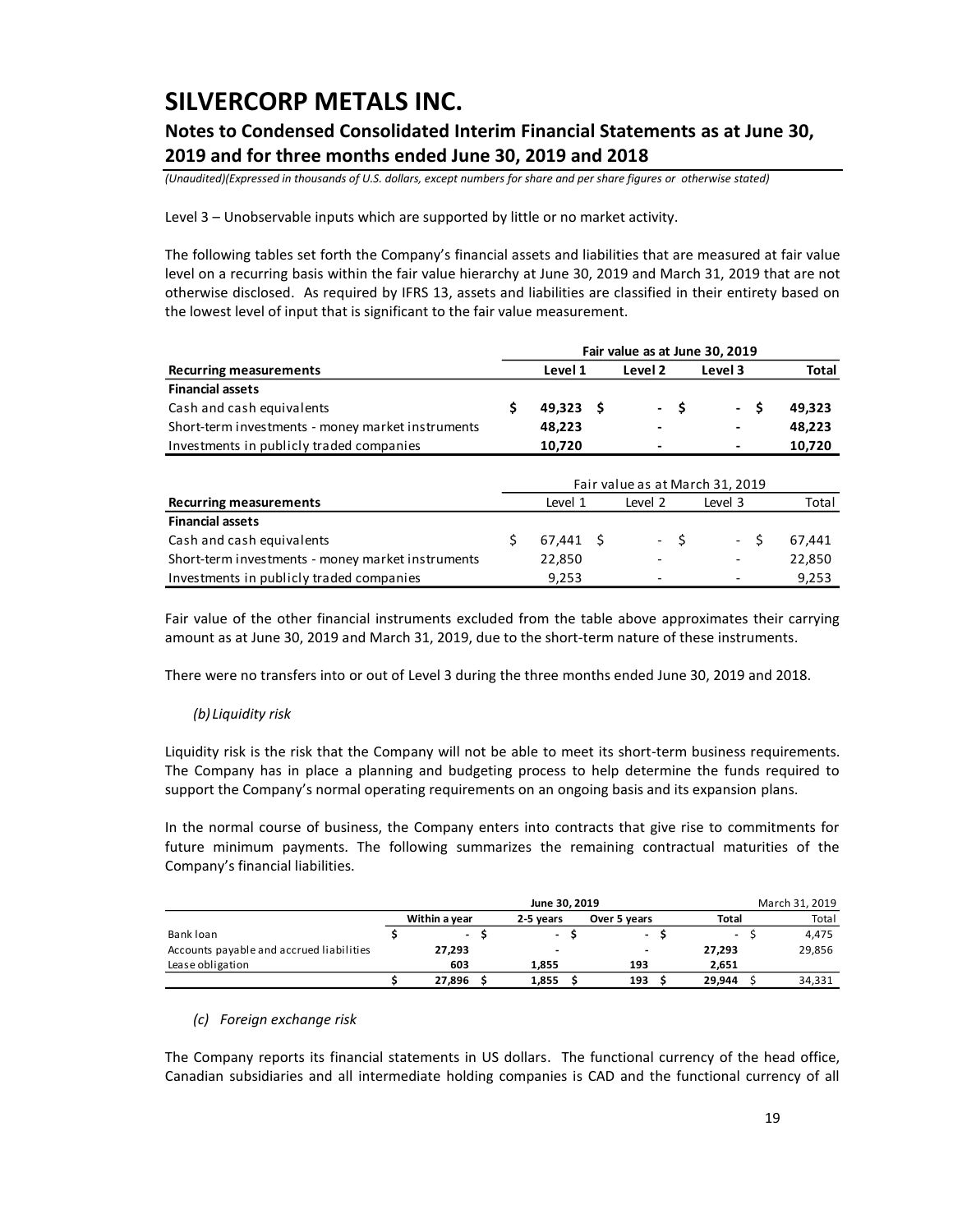## **Notes to Condensed Consolidated Interim Financial Statements as at June 30, 2019 and for three months ended June 30, 2019 and 2018**

*(Unaudited)(Expressed in thousands of U.S. dollars, except numbers for share and per share figures or otherwise stated)*

Chinese subsidiaries is RMB. The Company is exposed to foreign exchange risk when the Company undertakes transactions and holds assets and liabilities in currencies other than its functional currencies. The Company currently does not engage in foreign exchange currency hedging. The Company's exposure to currency risk affect net income is summarized as follow:

|                                              | June 30, 2019 | March 31, 2019 |
|----------------------------------------------|---------------|----------------|
| Financial assets denominated in U.S. Dollars | 48.611        | ∡45.91         |

As at June 30, 2019, with other variables unchanged, a 10% strengthening (weakening) of the CAD against the USD would have decreased (increased) net income by approximately \$4.9 million.

### *(d)Interest rate risk*

The Company is exposed to interest rate risk on its cash equivalents, and short term investments. As at June 30, 2019, all of its interest-bearing cash equivalents and short term investments earn interest at market rates that are fixed to maturity or at variable interest rate with terms of less than one year. The Company monitors its exposure to changes in interest rates on cash equivalents and short term investments. Due to the short term nature of the financial instruments, fluctuations in interest rates would not have a significant impact on the Company's net income.

*(e) Credit risk*

Credit risk is the risk that one party to a financial instrument will fail to discharge an obligation and cause the other party to incur a financial loss. The Company is exposed to credit risk primarily associated to accounts receivable, due from related parties, cash and cash equivalents and short-term investments. The carrying amount of assets included on the balance sheet represents the maximum credit exposure.

The Company undertakes credit evaluations on counterparties as necessary, requests deposits from customers prior to delivery, and has monitoring processes intended to mitigate credit risks. The Company has no trade receivables from customers as at June 30, 2019. There were no amounts in other receivables which were past due on June 30, 2019 (at March 31, 2019 - \$nil) for which no provision is recognized.

### *(f) Equity price risk*

The Company holds certain marketable securities that will fluctuate in value as a result of trading on Canadian financial markets. As the Company's marketable securities holdings are mainly in mining companies, the value will also fluctuate based on commodity prices. Based upon the Company's portfolio as at June 30, 2019, a 10% increase (decrease) in the market price of the securities held, ignoring any foreign currency effects, would have resulted in an increase (decrease) to comprehensive income of approximately \$1.1 million.

### **18. SEGMENTED INFORMATION**

The Company's reportable operating segments are components of the Company where separate financial information is available that is evaluated regularly by the Company's Chief Executive Officer who is the Chief Operating Decision Maker ("CODM"). The operational segments are determined based on the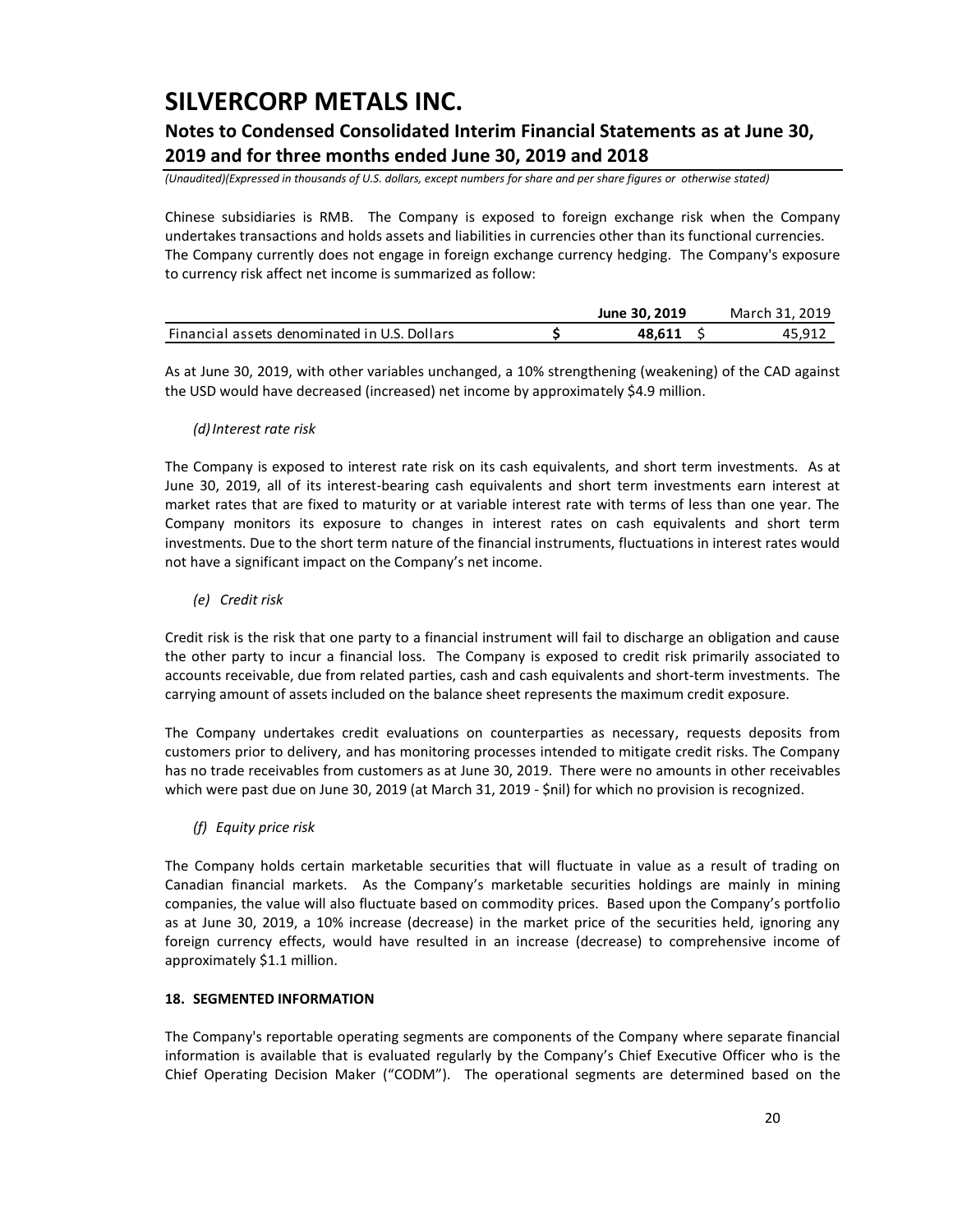## **Notes to Condensed Consolidated Interim Financial Statements as at June 30, 2019 and for three months ended June 30, 2019 and 2018**

*(Unaudited)(Expressed in thousands of U.S. dollars, except numbers for share and per share figures or otherwise stated)*

Company's management and internal reporting structure. Operating segments are summarized as follows:

| <b>Operational Segments</b> | Subsidiaries Included in the Segment               | Properties Included in the Segment |
|-----------------------------|----------------------------------------------------|------------------------------------|
| <b>Mining</b>               |                                                    |                                    |
| Henan Luoning               | Henan Found and Henan Huawei                       | Ying Mining District               |
| Hunan                       | Yunxiang                                           | <b>BYP</b>                         |
| Guangdong                   | <b>Guangdong Found</b>                             | GC                                 |
| Other                       | SX Gold and 0875786 B.C. Ltd.                      | XHP                                |
| Administrative              |                                                    |                                    |
| Vancouver                   | Silvercorp Metals Inc. and BVI's holding companies | <b>RZY</b>                         |
| Beijing                     | Silvercorp Metals (China) Inc.                     |                                    |

(a) Segmented information for assets and liabilities are as follows:

|                                        |    |             |   |                          |        | June 30, 2019 |                |                |                          |     |           |    |         |
|----------------------------------------|----|-------------|---|--------------------------|--------|---------------|----------------|----------------|--------------------------|-----|-----------|----|---------|
|                                        |    |             |   |                          | Mining |               |                | Administrative |                          |     |           |    |         |
|                                        |    | Henan       |   |                          |        |               |                |                |                          |     |           |    | Total   |
| Statement of financial position items: |    | Luoning     |   | Hunan                    |        | Guangdong     | Other          |                | <b>Beijing</b>           |     | Vancouver |    |         |
| <b>Current assets</b>                  | Ś. | 73,980 \$   |   | 1,462                    | Ŝ      | $15,497$ \$   |                | \$             | 5,021                    | S   | 49,948    | Ś  | 145,908 |
| Plant and equipment                    |    | 47,396      |   | 4,146                    |        | 15,046        |                |                | 888                      |     | 1,847     |    | 69,323  |
| Mineral rights and properties          |    | 195,522     |   | 7,069                    |        | 25,795        |                |                | $\blacksquare$           |     |           |    | 228,386 |
| Investment in an associate             |    |             |   |                          |        |               |                |                | $\overline{\phantom{a}}$ |     | 42,706    |    | 42,706  |
| Other investments                      |    |             |   | $\overline{\phantom{a}}$ |        |               |                |                | $\overline{\phantom{0}}$ |     | 10,720    |    | 10,720  |
| <b>Reclamation deposits</b>            |    | 5,213       |   | $\overline{\phantom{a}}$ |        | 2,560         |                |                | -                        |     | 8         |    | 7,781   |
| Long-term prepaids and deposits        |    | 360         |   | 102                      |        | 105           |                |                |                          |     |           |    | 567     |
| Long-term portion of lease receivable  |    |             |   |                          |        |               |                |                |                          |     | 310       |    | 310     |
| <b>Total assets</b>                    | s  | 322,471     | S | 12,779                   | s      | 59,003        | \$             | \$             | 5,909                    | S   | 105,539   | Ś  | 505,701 |
| <b>Current liabilities</b>             | Ś  | $23,347$ \$ |   | $1,356$ \$               |        | $4,606$ \$    |                | \$             | 672                      | - Ś | 5,147     | Ś. | 35,128  |
| Long-term portion of lease obligation  |    | ٠           |   | $\blacksquare$           |        | ٠             | $\blacksquare$ |                |                          |     | 2,048     |    | 2,048   |
| Deferred income tax liabilities        |    | 30,345      |   | 991                      |        |               |                |                | $\blacksquare$           |     |           |    | 31,336  |
| <b>Environmental rehabilitation</b>    |    | 11,443      |   | 983                      |        | 763           |                |                |                          |     |           |    | 13,189  |
| <b>Total liabilities</b>               |    | 65,135      | S | 3,330                    | Ś      | 5,369         | \$             | \$             | 672                      | S   | 7,195     | Ś  | 81,701  |

|                                        |    |         |   |                          |        | March 31, 2019           |    |                          |                |                          |    |           |   |         |
|----------------------------------------|----|---------|---|--------------------------|--------|--------------------------|----|--------------------------|----------------|--------------------------|----|-----------|---|---------|
|                                        |    |         |   |                          | Mining |                          |    |                          | Administrative |                          |    |           |   |         |
|                                        |    | Henan   |   |                          |        |                          |    |                          |                |                          |    |           |   | Total   |
| Statement of financial position items: |    | Luoning |   | Hunan                    |        | Guangdong                |    | Other                    |                | Beijing                  |    | Vancouver |   |         |
|                                        |    |         |   |                          |        |                          |    |                          |                |                          |    |           |   |         |
| Current assets                         | Ś  | 66,992  | S | 1,540                    | -Ś     | 11,870                   | Ś. | 529                      | Ś.             | 5,435                    | Ś. | 48,495    | Ś | 134,861 |
| Plant and equipment                    |    | 47,600  |   | 4,319                    |        | 15,354                   |    | 255                      |                | 932                      |    | 157       |   | 68,617  |
| Mineral rights and properties          |    | 197,274 |   | 7,222                    |        | 26,670                   |    | 7,754                    |                | $\overline{\phantom{a}}$ |    |           |   | 238,920 |
| Investment in an associate             |    | ۰       |   | ٠                        |        | $\overline{\phantom{a}}$ |    | $\overline{\phantom{a}}$ |                | $\overline{\phantom{a}}$ |    | 38,703    |   | 38,703  |
| Other investments                      |    |         |   | $\overline{\phantom{a}}$ |        |                          |    | ۰                        |                | $\overline{\phantom{a}}$ |    | 9,253     |   | 9,253   |
| Reclamation deposits                   |    | 5,330   |   | ٠                        |        | 2,616                    |    |                          |                | $\overline{\phantom{a}}$ |    | 7         |   | 7,953   |
| Long-term prepaids and deposits        |    | 369     |   | 104                      |        | 170                      |    | 126                      |                |                          |    |           |   | 769     |
| Total assets                           |    | 317,565 | S | 13,185                   |        | 56,680                   | Ś. | 8,664                    | Ś              | 6,367                    | Ś. | 96,615    |   | 499,076 |
|                                        |    |         |   |                          |        |                          |    |                          |                |                          |    |           |   |         |
| Current liabilities                    | Ś. | 27,000  | Ś | 1,391                    | Ś      | 4,036                    | Ś  | 2,548                    | Ś.             | 1,102                    | Ś  | 1,796     | Ś | 37,873  |
| Deferred income tax liabilities        |    | 33,337  |   | 997                      |        |                          |    |                          |                |                          |    |           |   | 34,334  |
| Environmental rehabilitation           |    | 11,623  |   | 998                      |        | 774                      |    | 293                      |                |                          |    |           |   | 13,688  |
| <b>Total liabilities</b>               |    | 71,960  | S | 3,386                    |        | 4,810                    | Ś  | 2,841                    | Ŝ.             | 1,102                    | Ŝ  | 1,796     |   | 85,895  |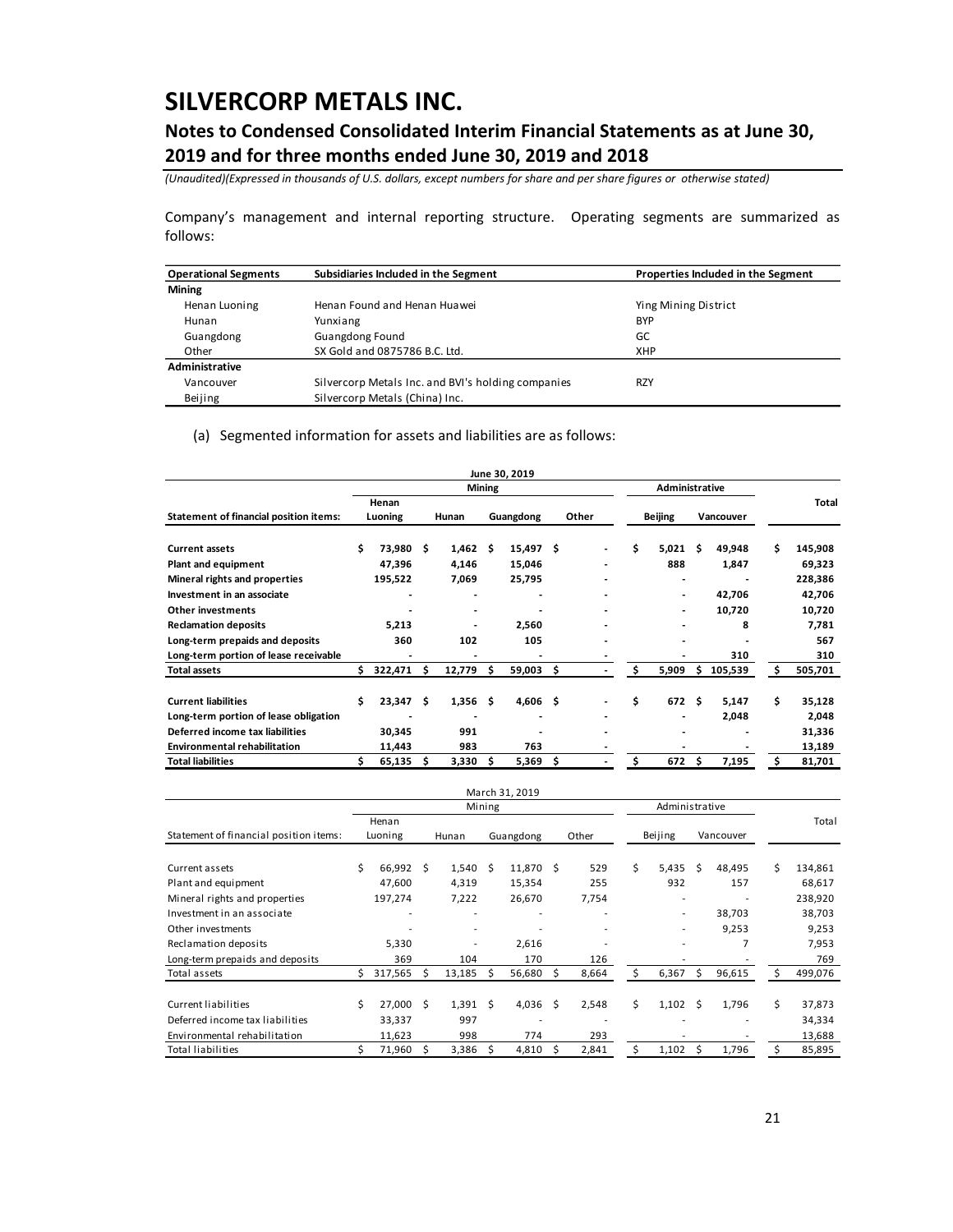## **Notes to Condensed Consolidated Interim Financial Statements as at June 30, 2019 and for three months ended June 30, 2019 and 2018**

*(Unaudited)(Expressed in thousands of U.S. dollars, except numbers for share and per share figures or otherwise stated)*

#### (b) Segmented information for operating results are as follows:

|                                                                        |                   |   |                              |      | Three months ended June 30, 2019 |       |                |                          |  |           |    |          |
|------------------------------------------------------------------------|-------------------|---|------------------------------|------|----------------------------------|-------|----------------|--------------------------|--|-----------|----|----------|
|                                                                        |                   |   | Mining                       |      |                                  |       | Administrative |                          |  |           |    |          |
| <b>Statement of income:</b>                                            | Henan<br>Luoning  |   | Hunan <sup>(1)</sup>         |      | Guangdong                        | Other |                | Beijing                  |  | Vancouver |    | Total    |
| <b>Sales</b>                                                           | \$<br>37,774 \$   |   |                              | - \$ | 7,802 \$                         |       | \$             | - \$                     |  |           | \$ | 45,576   |
| Cost of sales                                                          | (19,713)          |   | $\overline{\phantom{a}}$     |      | (5,407)                          |       |                |                          |  |           |    | (25,120) |
| <b>Gross profit</b>                                                    | 18,061            |   | $\qquad \qquad \blacksquare$ |      | 2,395                            |       |                |                          |  |           |    | 20,456   |
| <b>Operating expenses</b>                                              | (571)             |   | (117)                        |      | (752)                            | (60)  |                | (445)                    |  | (2, 452)  |    | (4,397)  |
| Finance items, net                                                     | 337               |   | (34)                         |      | 18                               |       |                | 27                       |  | 406       |    | 754      |
| Income tax recoveries (expenses)                                       | 3,736             |   | (16)                         |      | (465)                            |       |                | $\overline{\phantom{0}}$ |  | (2,767)   |    | 488      |
| Net income (loss)                                                      | \$<br>$21,563$ \$ |   | $(167)$ \$                   |      | $1,196$ \$                       | (60)  | \$             | $(418)$ \$               |  | (4, 813)  | \$ | 17,301   |
| Attributable to:                                                       |                   |   |                              |      |                                  |       |                |                          |  |           |    |          |
| <b>Equity holders of the Company</b>                                   | 16,831            |   | (117)                        |      | 1,184                            | (60)  |                | (418)                    |  | (4, 813)  |    | 12,607   |
| Non-controlling interests                                              | 4,732             |   | (50)                         |      | 12                               |       |                |                          |  |           |    | 4,694    |
| Net income (loss)                                                      | 21,563            | Ŝ | (167) \$                     |      | $1,196 - $$                      | 60    | \$             | $(418)$ \$               |  | (4, 813)  | s  | 17,301   |
| Hunan's BYP project was placed on care and maintenance in August 2014; |                   |   |                              |      |                                  |       |                |                          |  |           |    |          |

|                               |              |      |                          | Three months ended June 30, 2018 |      |       |                |                          |    |                          |    |           |
|-------------------------------|--------------|------|--------------------------|----------------------------------|------|-------|----------------|--------------------------|----|--------------------------|----|-----------|
|                               |              |      | Mining                   |                                  |      |       | Administrative |                          |    |                          |    |           |
|                               | Henan        |      |                          |                                  |      |       |                |                          |    |                          |    | Total     |
| Statement of income:          | Luoning      |      | Hunan                    | Guangdong                        |      | Other |                | Beijing                  |    | Vancouver                |    |           |
| Sales                         | \$<br>36,967 | - \$ | $\sim$                   | \$<br>8,158                      | - \$ | ٠     | Ś              | $\overline{\phantom{a}}$ | \$ | $\overline{\phantom{a}}$ | Ś. | 45,125    |
| Cost of sales                 | (15, 336)    |      | $\overline{\phantom{a}}$ | (4,938)                          |      |       |                |                          |    |                          |    | (20, 274) |
| Gross profit                  | 21,631       |      | ۰                        | 3,220                            |      |       |                |                          |    |                          |    | 24,851    |
| Operating (expenses) income   | (1,976)      |      | (205)                    | (693)                            |      | (112) |                | (381)                    |    | (1, 471)                 |    | (4,838)   |
| Finance items, net            | 166          |      | (29)                     | 20                               |      | (3)   |                | 54                       |    | 454                      |    | 662       |
| Income tax expenses           | (4,942)      |      | (85)                     | ۰                                |      |       |                | (1)                      |    | (1,470)                  |    | (6, 498)  |
| Net income (loss)             | \$<br>14,879 | - \$ | $(319)$ \$               | 2,547                            | \$   | (115) | \$             | $(328)$ \$               |    | (2,487)                  | \$ | 14,177    |
| Attributable to:              |              |      |                          |                                  |      |       |                |                          |    |                          |    |           |
| Equity holders of the Company | 11,622       |      | (223)                    | 2,426                            |      | (89)  |                | (328)                    |    | (2,487)                  |    | 10,921    |
| Non-controlling interests     | 3,257        |      | (96)                     | 121                              |      | (26)  |                | ٠                        |    |                          |    | 3,256     |
| Net income (loss)             | 14,879 \$    |      | (319) \$                 | 2,547                            | S    | (115) | Ś.             | $(328)$ \$               |    | (2, 487)                 |    | 14,177    |